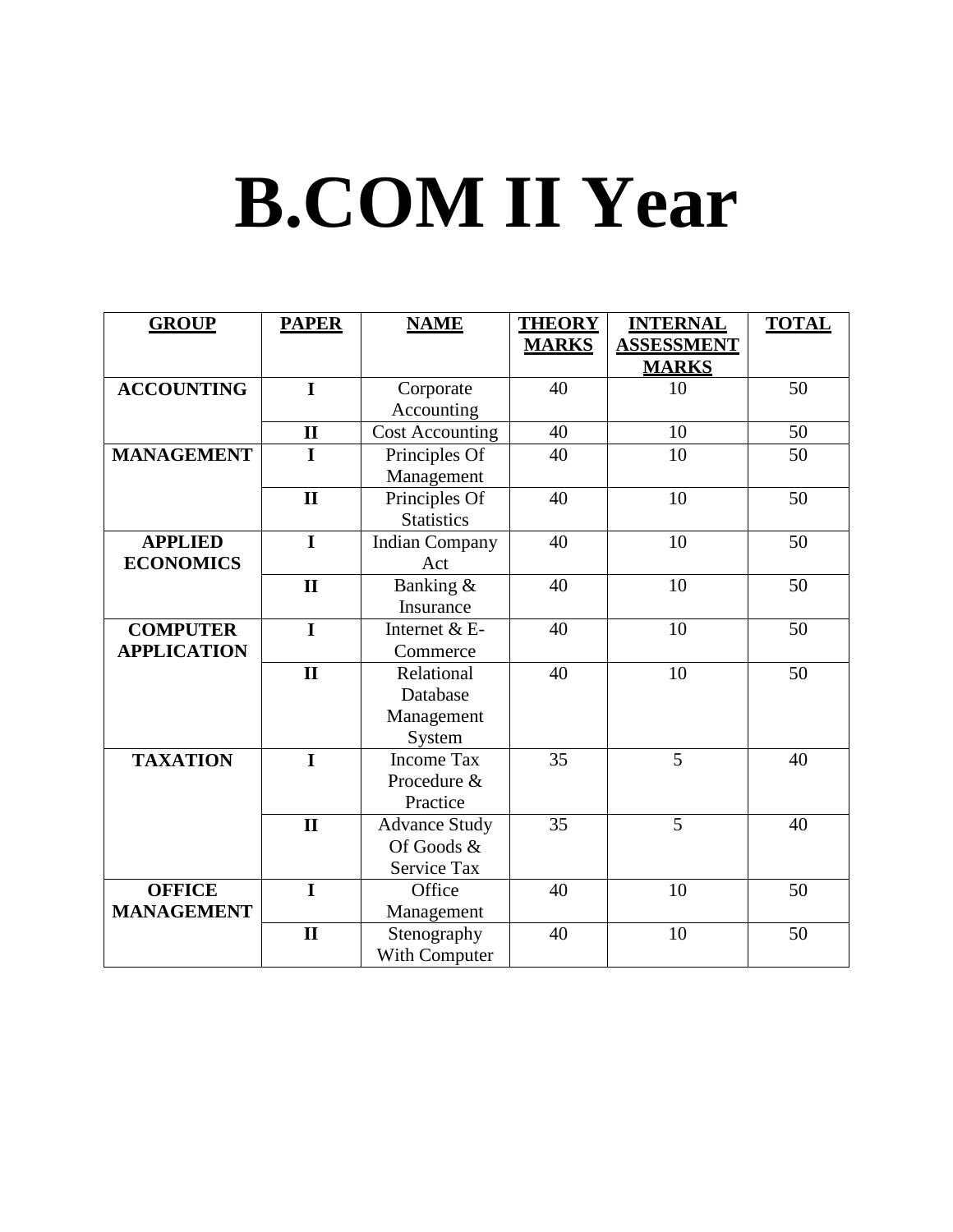| <b>CLASS</b>           | B.COM                       |
|------------------------|-----------------------------|
| YEAR                   | <b>II YEAR</b>              |
| <b>SUBJECT</b>         | <b>ACCOUNTING</b>           |
| TITLE OF THE PAPER I   | <b>CORPORATE ACCOUNTING</b> |
| COMPULSORY/OPTIONAL    | <b>COMPULSORY PAPER</b>     |
| MAX. MARKS $50(40+10)$ | MIN. MARKS 18 (14+04)       |

- **Unit-1** Final Accounts of Companies (Including calculation of managerial remuneration). Declaration of Dividend, Profit and Loss Appropriation Account and Disposal of Profits. Calculation of Pre and Post incorporation Profit/Loss. Accounting for Share Capital transactions including bonus option and Buy Back of Shares
- **Unit-2** Valuation of Goodwill and Shares, Methods of Valuation. Accounts of Public Utility Companies(Electricity Company)
- **Unit-3** Meaning of Holding and Subsidiary Company. Preparation of consolidated Balance Sheet of a holding company with one subsidiary company , Accounting for liquidation of companies
- **Unit-4** Accounting for Merger as per AS 14 , Internal Reconstruction of a company as per Indian Accounting Standard 14 (Excluding inter-company holdings and External reconstruction scheme
- **Unit-5** Accounting of Banking Companies, Accounts of Insurance Companies with claim settlement.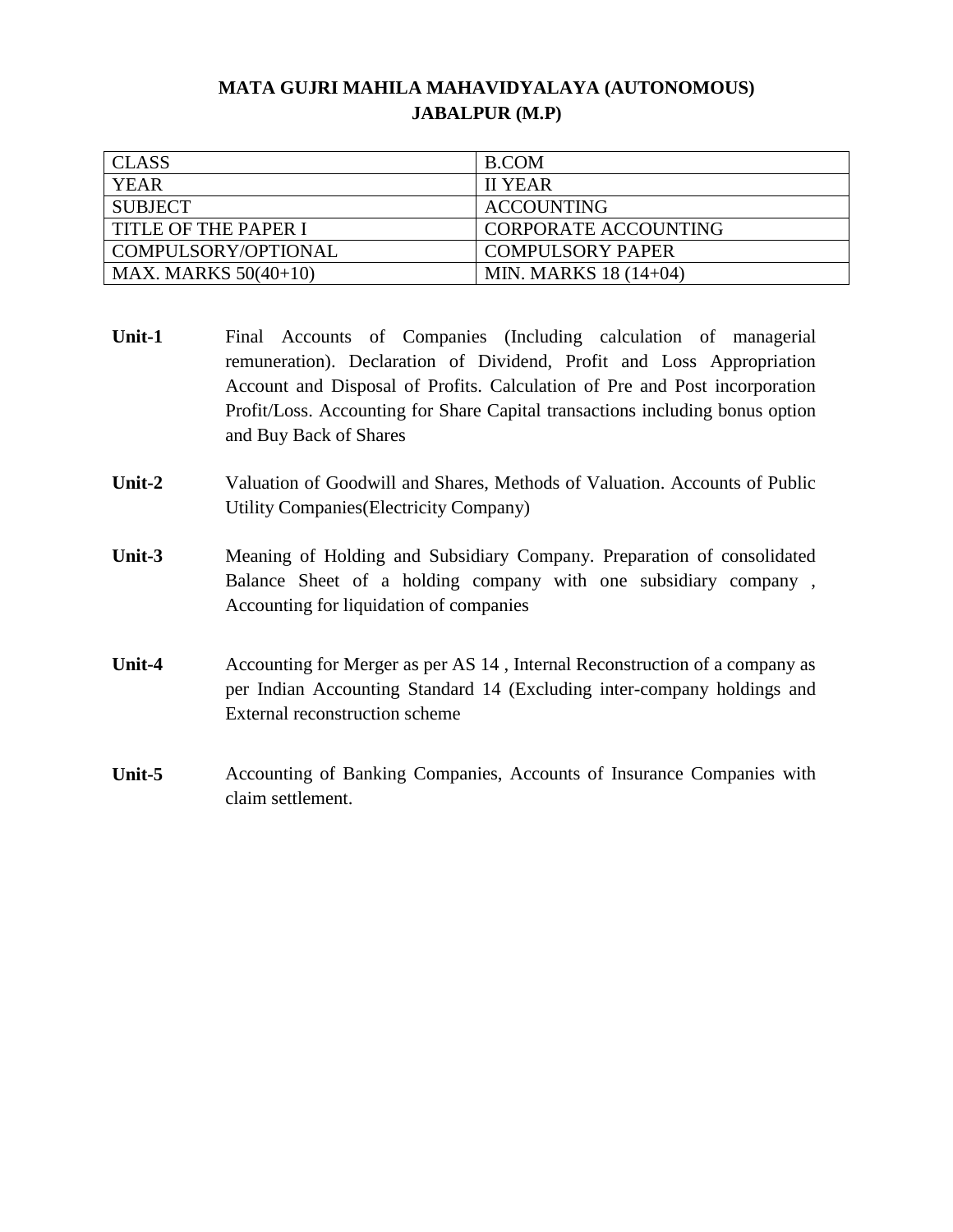| <b>CLASS</b>           | B.COM                   |
|------------------------|-------------------------|
| <b>YEAR</b>            | <b>II YEAR</b>          |
| <b>SUBJECT</b>         | <b>ACCOUNTING</b>       |
| TITLE OF THE PAPER II  | <b>COST ACCOUNTING</b>  |
| COMPULSORY/OPTIONAL    | <b>COMPULSORY PAPER</b> |
| MAX. MARKS $50(40+10)$ | MIN. MARKS 18 (14+04)   |

- **Unit-1** Cost: Meaning, Concept and Classification. Elements of Cost, Nature and Importance, Material Costing. Methods of Valuation of Material issue, Concept and Material control and its techniques. Labor Costing, Methods of wage payments.
- **Unit-2** Unit Costing ,Preparation of Cost Sheet and Statement of Cost (Including calculation of tender price) Overhead costing (Including calculation of machine hour rate)
- Unit-3 Contract and Job Costing, Operating Costing (Transport Cost).
- **Unit-4** Process Costing (Including Inter process profit and Reserve). Reconciliation of Cost and Financial Accounts.
- **Unit-5** Marginal Costing-Profit-Volume Ratio, Break-Even Point, Margin of Safety, Application of Break-Even Analysis Standard Costing, and Variances Analysis (Material and Labor only)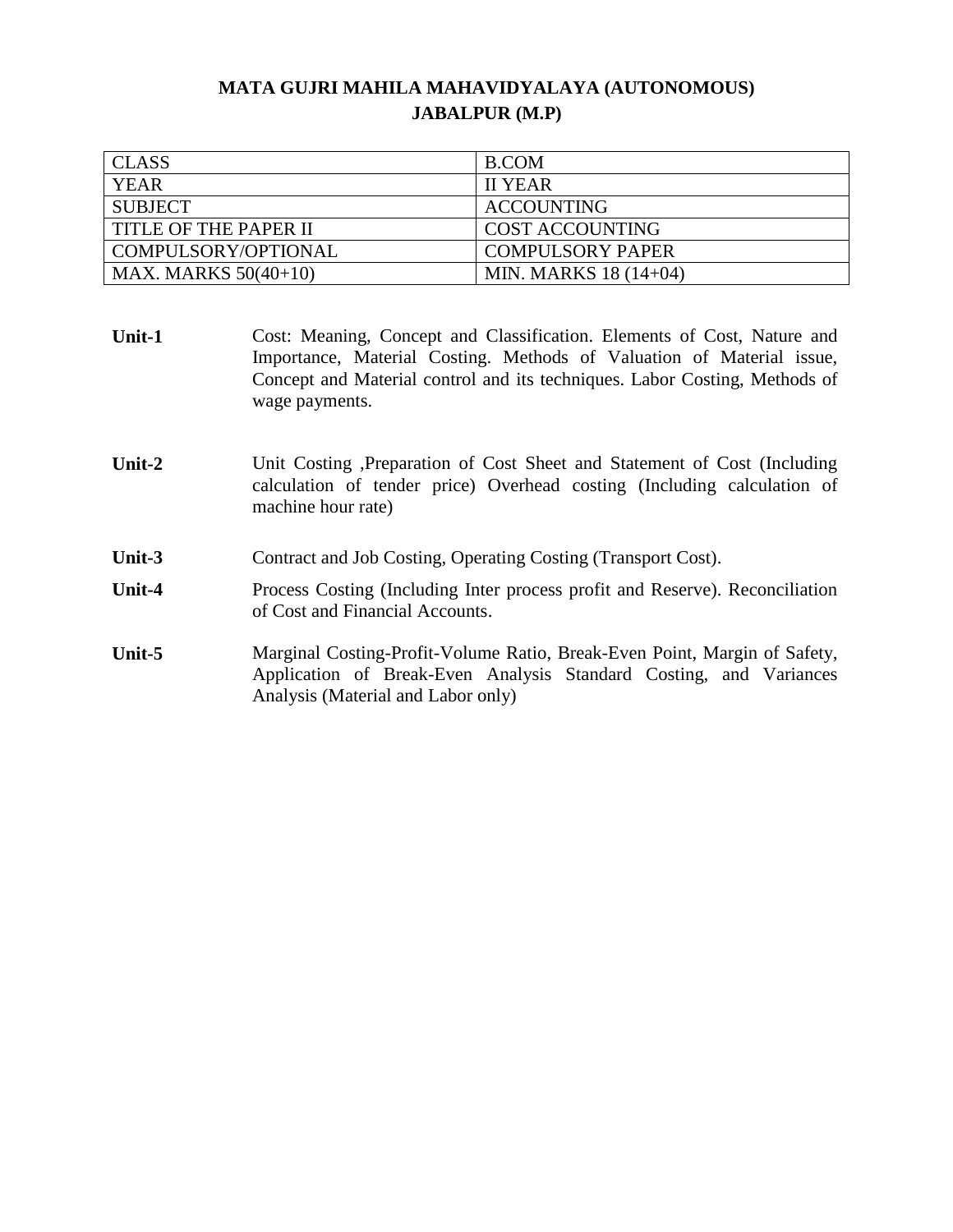| <b>CLASS</b>           | B.COM                    |
|------------------------|--------------------------|
| <b>YEAR</b>            | <b>II YEAR</b>           |
| <b>SUBJECT</b>         | <b>MANAGEMENT</b>        |
| TITLE OF THE PAPER I   | PRINCIPLES OF STATISTICS |
| COMPULSORY/OPTIONAL    | <b>COMPULSORY PAPER</b>  |
| MAX. MARKS $50(40+10)$ | MIN. MARKS 18 (14+04)    |

- **Unit-1** Statistics- Meaning and Definitions, Significance, Scope and Limitations of Statistics, Statistical investigation, Process of Data Collection, Primary and Secondary Data, Methods of Sampling, Preparation of Questionnaire, Classification and Tabulation of Data, Preparation of Statistical Series and its types.
- **Unit-2** Measurement of Central Tendency- Mean, Median, Quartile, Mode, Geometric Mean and Harmonic Mean.
- **Unit-3** Dispersion and Skewness, Analysis of Time Series- Meaning, Importance, Components, Decomposition of Time Series, Measurement of Long Term Trends, Measurement of Cyclical and Irregular Fluctuations.
- **Unit-4** Correlation- Meaning, Definitions, Types and Degree of Correlation, Methods of Correlation, Regression Analysis- Meaning, Uses, Difference between Correlation and Regression, Linear Regression, Regression Equations, Calculation of Coefficient of Regression.
- Unit-5 Index Number- Meaning, Characteristics, Importance and Uses, Construction of Index Numbers- Cost of living Index, Fisher's Ideal Index Number. Diagrammatic and Graphic presentation of Data.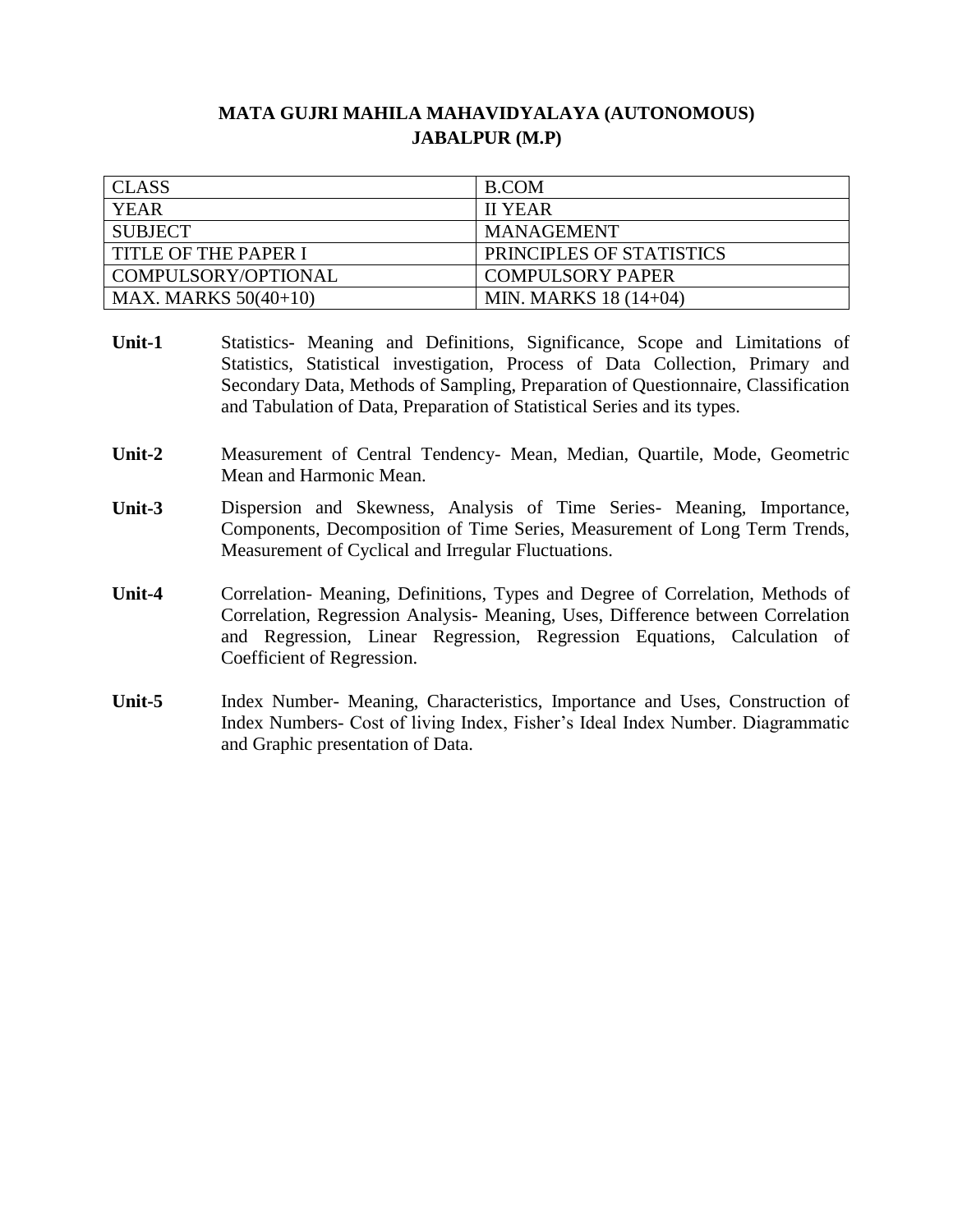| <b>CLASS</b>           | B.COM                    |
|------------------------|--------------------------|
| YEAR                   | <b>II YEAR</b>           |
| <b>SUBJECT</b>         | MANAGEMENT               |
| TITLE OF THE PAPER II  | PRINCIPLES OF MANAGEMENT |
| COMPULSORY/OPTIONAL    | <b>COMPULSORY PAPER</b>  |
| MAX. MARKS $50(40+10)$ | MIN. MARKS 18 (14+04)    |

- **Unit-1** Management Meaning, Nature and Importance, Functions and Principles of Management, Management v/s Administration Development of Managerial Thought, Contribution by Taylor and Fayol, Management By Exception and Management By Objectives, Social Responsibility of Management.
- **Unit-2** Planning Meaning, Nature and Importance, Elements, Types Process of Planning, Barriers to Effective Planning.

Forecasting –Need and Techniques, Decision Making, Concept and Process, Coordination.

**Unit-3** Organizing- Meaning, Importance and Principles, Span of Management, Centralization and Decentralization , Forms of Organizations.

Staffing : Nature and Scope of Staffing , Manpower Planning,

Selection and Training,

Performance Appraisal, Delegation of Authority.

- **Unit-4** Motivation: Concept, Importance, Characteristics, classification of Motivation, Theories of Motivation. Leadership: Concept and styles of Leadership, Leadership Theories.
- **Unit-5** Direction: Concept, Nature, Importance, Process and Methods.

Controlling: Concept, Nature, Importance, Process of Controlling, Control Technique.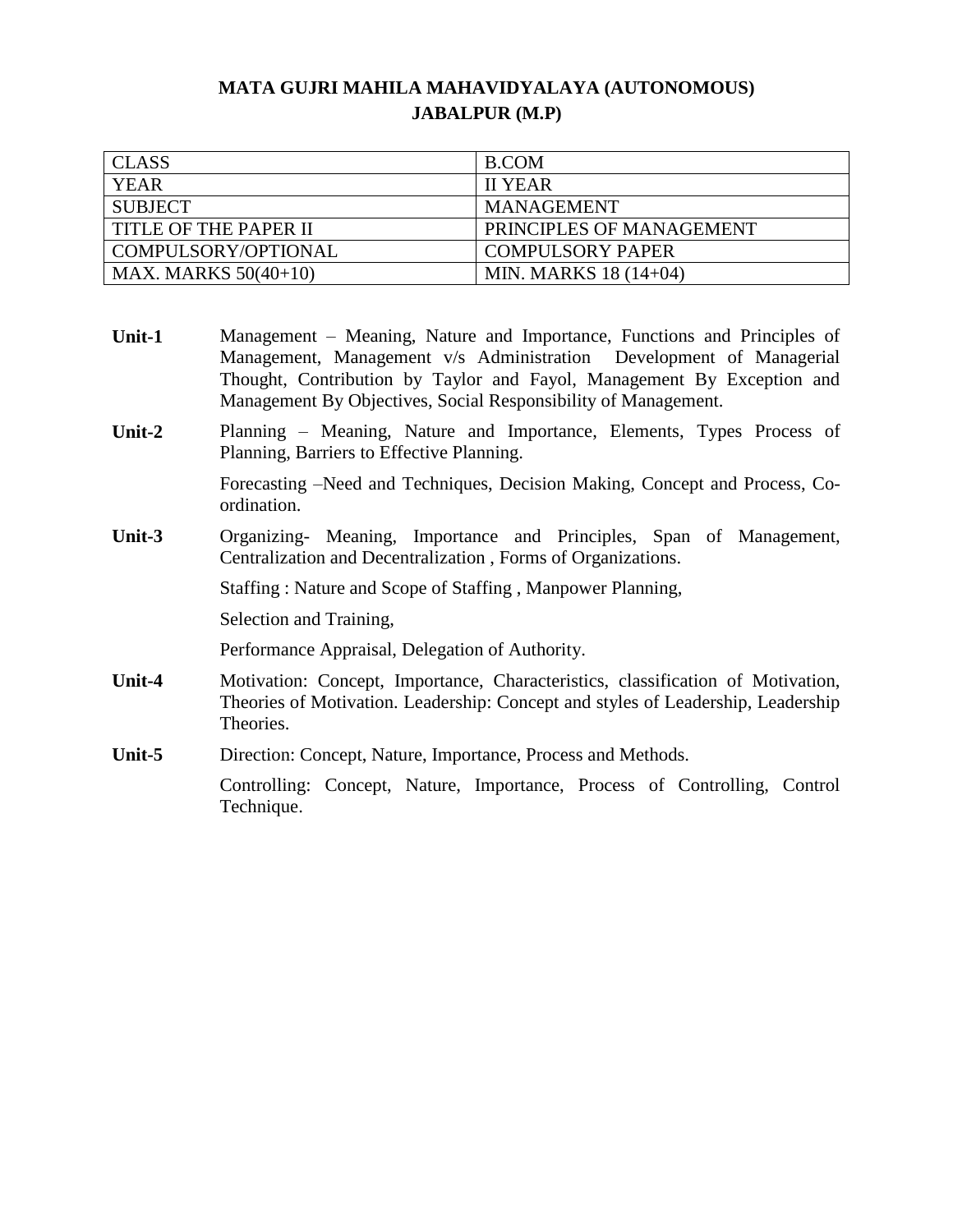| <b>CLASS</b>           | <b>B.COM</b>              |
|------------------------|---------------------------|
| <b>YEAR</b>            | <b>II YEAR</b>            |
| <b>SUBJECT</b>         | <b>APPLIED ECONOMICS</b>  |
| TITLE OF THE PAPER I   | <b>INDIAN COMPANY ACT</b> |
| COMPULSORY/OPTIONAL    | <b>COMPULSORY PAPER</b>   |
| MAX. MARKS $50(40+10)$ | MIN. MARKS 18 (14+04)     |

- **Unit-1** Company- Definition, Characteristics, Type of Company. Formation of Company, Promotion, Incorporation and Commencement of Business.
- **Unit-2** Detailed study of Memorandum of Association, Articles of Association and Prospectus.
- **Unit-3** Shares- Share Capital, Types of Shares, Transfer and Transmission of Shares, Shareholders v/s Members of the company, Debentures- Meaning and Types, Borrowing powers, Mortgages and Charges.
- **Unit-4** Directors- Managing Directors, Whole time Directors, Their qualifications, Appointment, Powers, Duties and Liabilities. Company Meeting: Types, Quorum, Voting, Resolution and Minutes.
- **Unit-5** Majority Powers and Minority Rights, Prevention of oppression and mismanagement, Winding-up of companies- Types and Methods.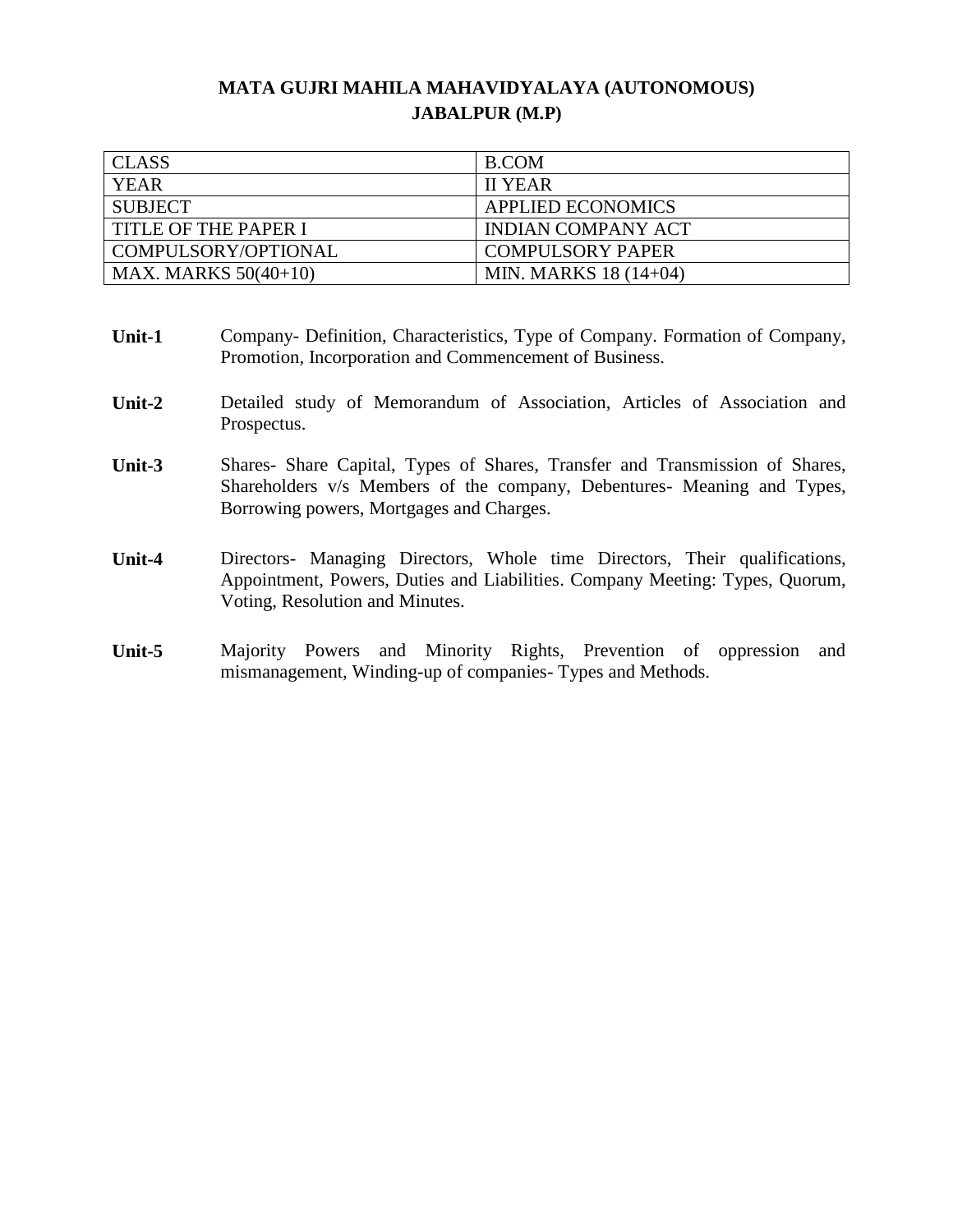| <b>CLASS</b>           | B.COM                          |
|------------------------|--------------------------------|
| <b>YEAR</b>            | <b>II YEAR</b>                 |
| <b>SUBJECT</b>         | <b>APPLIED ECONOMICS</b>       |
| TITLE OF THE PAPER II  | <b>BANKING &amp; INSURANCE</b> |
| COMPULSORY/OPTIONAL    | <b>COMPULSORY PAPER</b>        |
| MAX. MARKS $50(40+10)$ | MIN. MARKS 18 (14+04)          |

- **Unit-1** Principles of Banking: Definition of Bank, Creation of Money: Present Structure of Commercial Banks in India, Principles of Management in Banks: Managerial Functions in Banks, Indian Banking System- Features, Classification of Banking Institutions. Reserve Bank of India- Functions, Control of Credit by RBI, Powers of RBI.
- **Unit-2** Management of Deposits and Advances, Deposit Mobilization, Classification and Nature of Deposit Accounts, Advances, Lending Practice, Types of Advances. Investment Management: Nature of Bank Investment, Liquidity and Profitability, Cheques, Bills and their Endorsement, Government Securities, Procedure of E-Banking.
- **Unit-3** Insurance- Meaning, Need, Types, Functions and Principles. IRDA, its Functions and Importance, Insurance as Social Security Tool. Insurance and Economic Development.
- **Unit-4** Life Insurance: Introduction, Need, Importance, Elements of Contracts and Life Insurance Contract. Settlement of Life Insurance Claims.
- **Unit-5** Organization of General Insurance Corporation and its Subsidiary Companies and its Functions. Settlement of General Insurance Claims. Health Insurance: Need, Scope and Importance.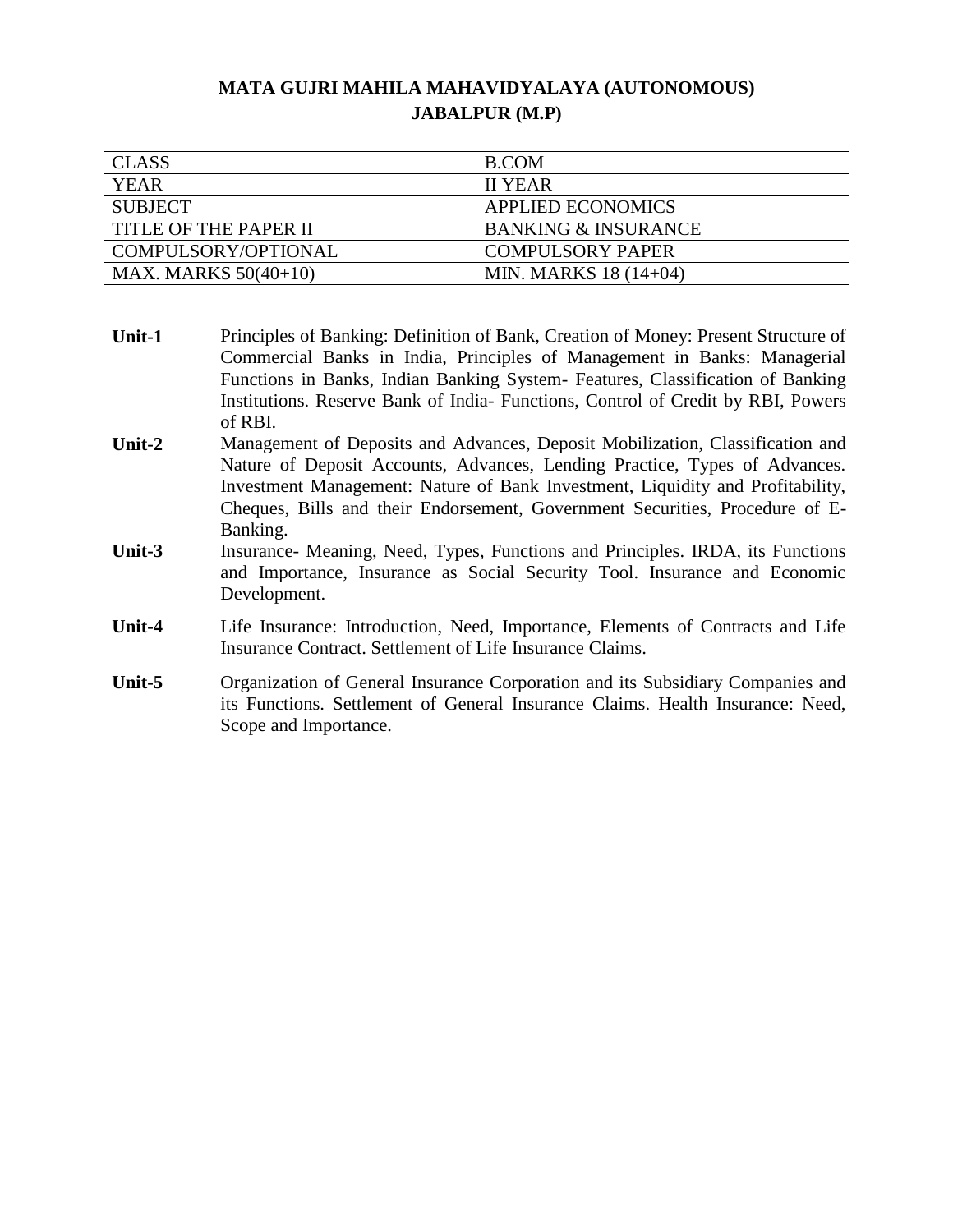| <b>CLASS</b>         | B.COM                          |
|----------------------|--------------------------------|
| <b>YEAR</b>          | <b>II YEAR</b>                 |
| <b>SUBJECT</b>       | <b>COMPUTER APPLICATION</b>    |
| TITLE OF THE PAPER I | <b>INTERNET AND E-COMMERCE</b> |
| COMPULSORY/OPTIONAL  | <b>COMPULSORY PAPER</b>        |
|                      |                                |

**Unit I- Internet**: Evolution, Concept, Growth of Internet, ISP, ISP in India, Types of Connectivity, Dial-Up, Leased Line, DSL, Broadband, RF, VSAT, etc., Methods of Sharing Internet Connection, Use of Proxy Server.

**Internet Services**: USENET, GOPHER, WAIS, ARCHIE and VERONICA, IRC, Concept of Search Engines, Search engines types, Searching the web, Web Servers, TCP/IP and other main protocols used on the Web.

**E-Mail**- Concept of e-mailing, POP and WEB based E-mail, merits, address, Basics of Sending and Receiving, E-mail Protocols, Mailing List, Free E-mail Services, E-mail servers and e-mail client programs.

**Unit II- Introduction to E-Commerce:** Emergence of the Internet, Commercial use of the Internet, Emergence of World Wide Web, Advantages and Disadvantages of E-Commerce, Transition to E-Commerce in India, E-Commerce opportunities for Industries.

**Unit III- Models:** Business Models for E-Commerce, Models based on Relationship of Transaction parties: B2C, B2B, C2C, C2B; Models based on the Relationship of Transaction types, Brokerage Model, Aggregator Model, Infomediary Model, Community Model, Value Chain Model, Advertising Model, Subscription Model, Affiliate Model.

**Unit IV- E-Marketing versus Traditional Marketing:** Identifying Web Presence Goals, Browsing Behavior Model, Online Marketing, E-Advertising, Internet Marketing Trends, E-Branding and E-Marketing strategies.

**Unit V- E-Security:** Information system security, security on the internet, E-business risk management issues, information security environment in India.

**E-Payment Systems:**Digital Payment requirements, Digital Token based e-payments systems, properties of Electronic cash, risk and e-payment systems and designing e-payment systems.

Secure Business, Web Store, Online Payment, Internet Banking. Security- E-Commerce Security Issues, Cryptography, Digital Signature and Authentication Protocol, Digital Certificates. Online Security, Secure Electronic Transaction (SET).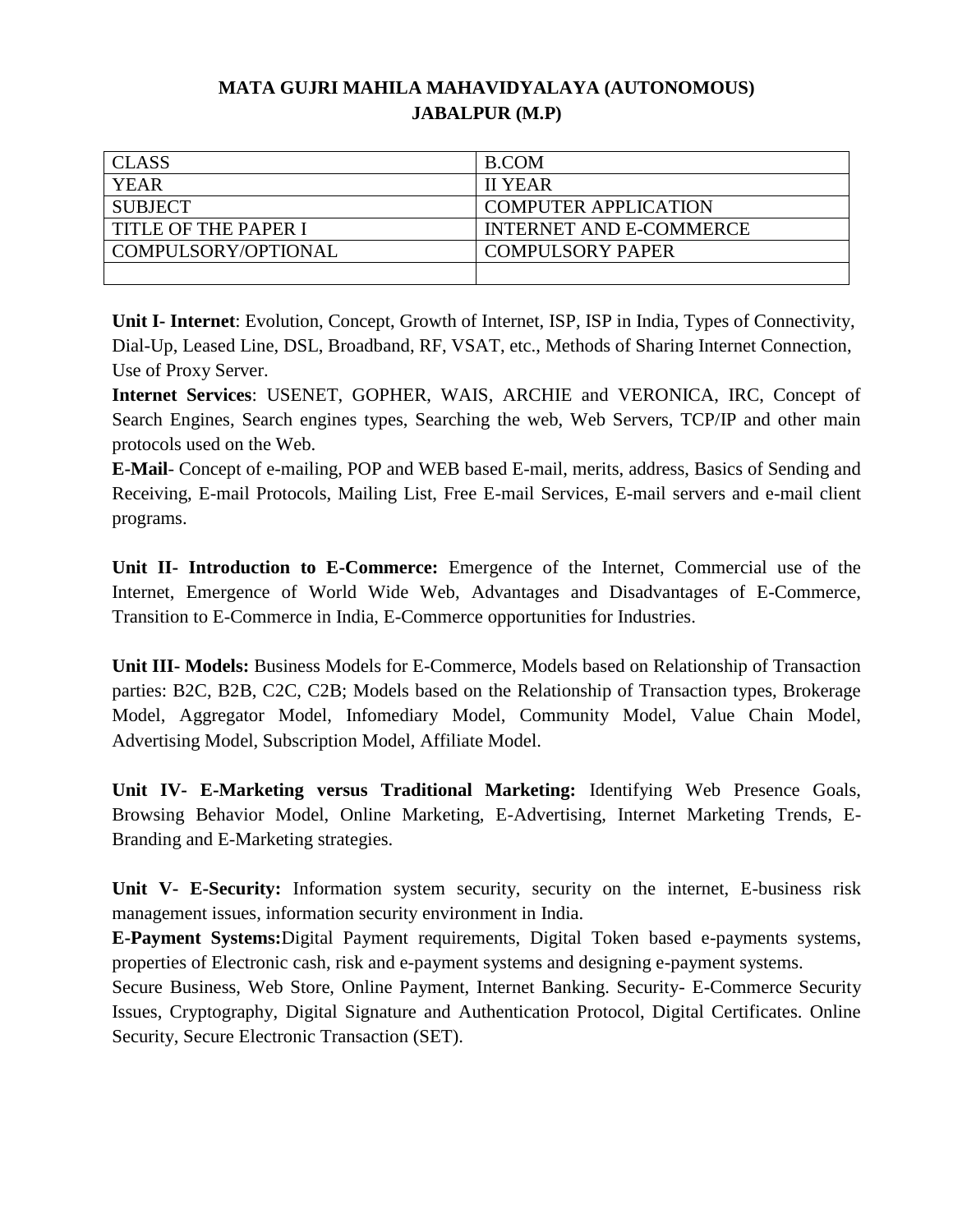| <b>CLASS</b>          | <b>B.COM</b>                |
|-----------------------|-----------------------------|
| <b>YEAR</b>           | <b>II YEAR</b>              |
| <b>SUBJECT</b>        | <b>COMPUTER APPLICATION</b> |
| TITLE OF THE PAPER II | RELATIONAL DATABASE         |
|                       | <b>MANAGEMENT SYSTEM</b>    |
| COMPULSORY/OPTIONAL   | <b>COMPULSORY PAPER</b>     |
|                       |                             |

**Unit I-** Evolution of Data Base Technology, File-Oriented System, Database System, Client Server Platforms. Database System in the Organization: Databases and Data Sharing, Strategic Database Planning, Management Control, Risks and Cost of Database. Logical and Physical Data Representation.

**Unit II-** Database Development Life Cycle (DDLC), Principles of Conceptual Database Design, Objects, Specialization, Generalization, Relationship, Cardinality, Attributes, Relational data Model: Fundamental Concepts, Normalization Process (INF, 2NF, 3NF,BCNF,4NF), Transforming Conceptual Model to a Relational Model.

**Unit III-** Relational Algebra, Relational implementation with SQL, Introduction, Data Definition Language (DDL), Data Manipulation Language (DML), Data Control Language (DCL), Transaction Control Language (TCL), Schema and table definition, SQL functions: Mathematical functions, Group functions, View definition: Introduction, Command to create a VIEW.

**Unit IV-** Physical storage media, Disk performance factors data storage format file organization and addressing methods implementing, managing the data base environment- Database administration and control, DBA functions, goals, integrity, security and recovery.

**Unit V-**Introduction to SQL, DDL, DML, Query Language , DCL, TCL, SCL, etc. Invoking sql\*plus. The oracle data types two dimensional matrix creations. Insertion, updation, deletion operations, the many faces of SELECT command, creating table using query, inserting data using query, Modifying the structure of tables, renaming tables, dropping tables, dropping columns, logical operators , range searching, pattern matching, use of Alias, Oracle functions. Accessing data from multiple tables. Set operations: Union, Intersect, Minus. Data Constraints: I/O constraints, business Rule Constraints. Grouping data from tables. Joins: Equi-join, Self-join, Subqueries.Views, Sequences, Synonyms, use of savepoint, ROLLBACK & COMMT commands, creating user accounts, granting permission, revoking permission.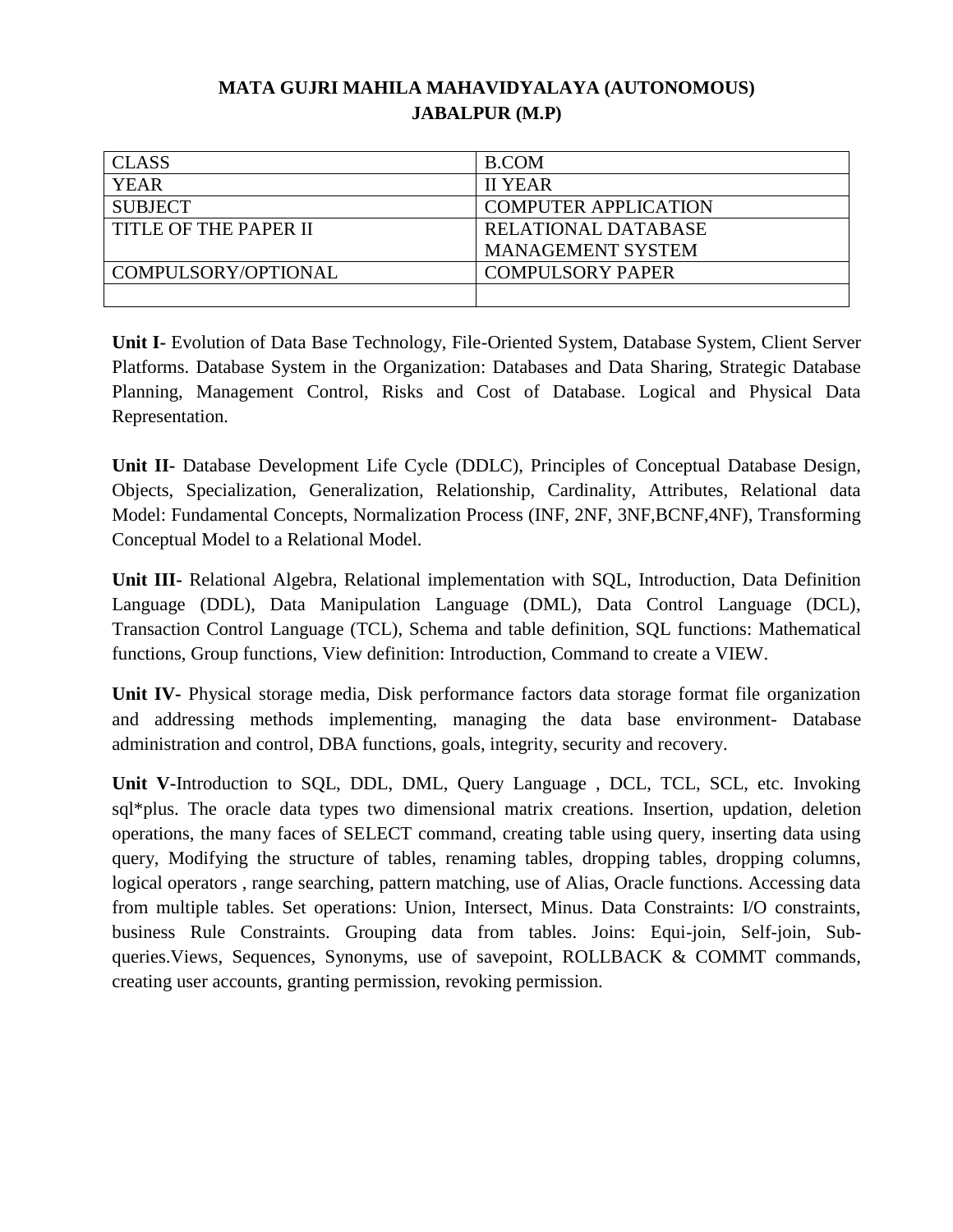| <b>CLASS</b>         | B.COM                           |
|----------------------|---------------------------------|
| <b>YEAR</b>          | <b>II YEAR</b>                  |
| <b>SUBJECT</b>       | TAX PROCEDURE & PRACTICE        |
| TITLE OF THE PAPER I | INCOME TAX PROCEDURE & PRACTICE |
| COMPULSORY/OPTIONAL  | <b>COMPULSORY PAPER</b>         |
|                      |                                 |

**Unit I-** Outlines of provisions and rules of various heads of income. Set off and carry forward of losses. Clubbing of income. Practical problems relating to computation of Gross Total Income.

**Unit II-** Deduction under section 80C to 80U against Gross Total Income. Income tax rates applicable for various categories assesses. Computation of taxable income And Tax Liability Of Individual Assesse.

**Unit III-** Advance payment of tax. Deduction at source.Compulsory obligation to get permanent account number (PAN) and its procedures.Provisions and rules relating to preparation of Income Tax Return. Prescribed return forms and furnishing in case of various categories of assesses. Electronic form.

**Unit IV-**Computation of Total Income and tax liability of Hindu Undivided family, Partnership firm, provisions and rules, practical and problems.

**Unit V**- procedure for computation of Total Income of a company. Tax rates applicable on taxable income of company .provisions regarding dividend tax and minimum alternate tax (MAT).

Special deduction available to corporate society under section 80P and computation of Total Income.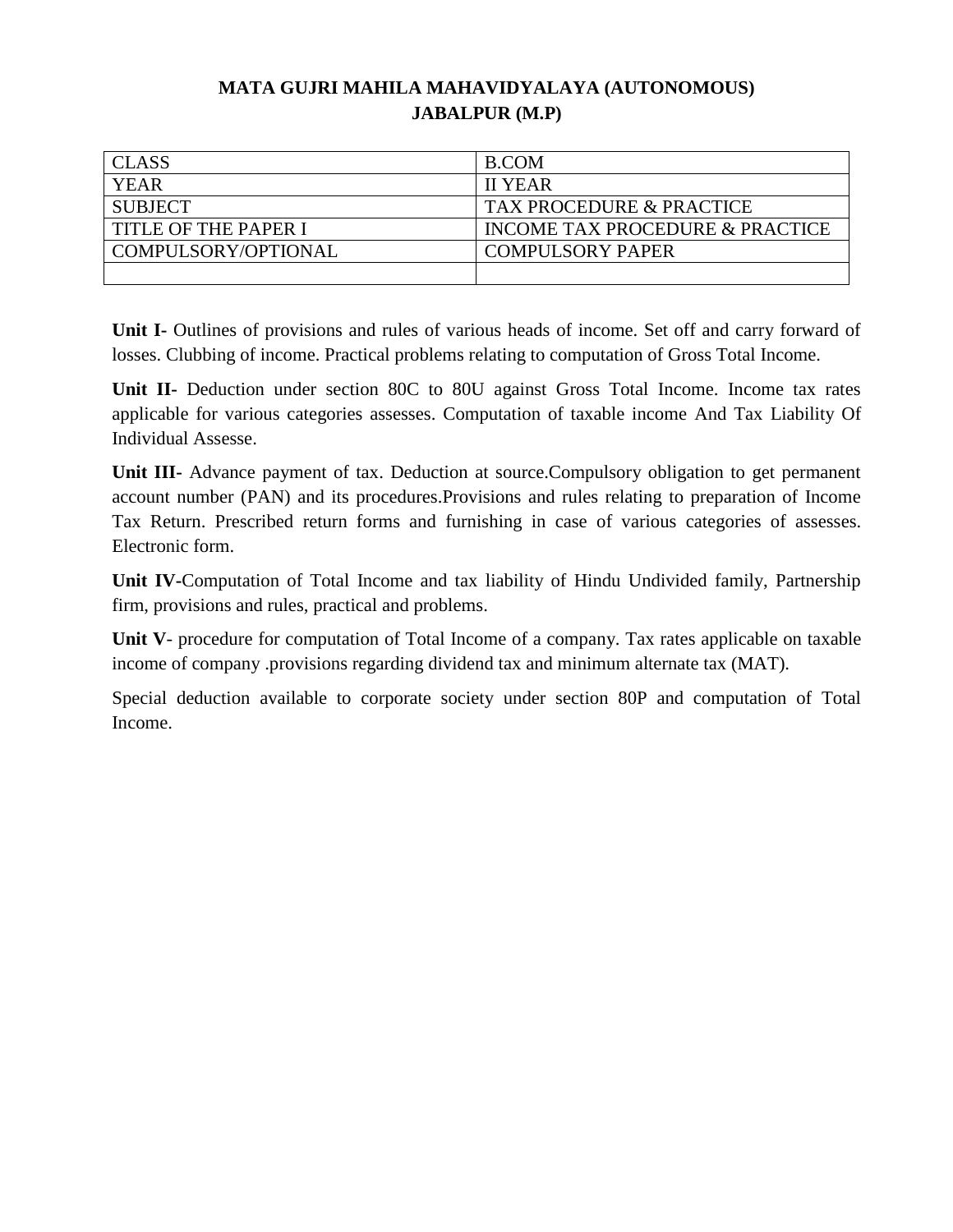| <b>CLASS</b>          | B.COM                       |
|-----------------------|-----------------------------|
| <b>YEAR</b>           | <b>II YEAR</b>              |
| <b>SUBJECT</b>        | TAX PROCEDURE & PRACTICE    |
| TITLE OF THE PAPER II | ADVANCED STUDY OF GOODS AND |
|                       | <b>SERVICE TAX</b>          |
| COMPULSORY/OPTIONAL   | <b>COMPULSORY PAPER</b>     |
|                       |                             |

**Unit I-** Review of various provisions regarding goods and service tax (GST). Provisions relating to tax invoice proforma and procedure of preparing it (practical problems ) provisions regarding debit and credit notes.

**Unit II–** Accounts an records in GST. Payment of Tax. Provisions relating to interest and Refund.

**Unit III-** Returns – furnishing details of outward supplies and Inward supplies. Furnishing of returns. Type of various returns and relating forms- Monthly Return, Quarterly Return(Composition), Annual Return.

**Unit IV-** General study of Integrated Goods and Service Tax (IGST). Special provisions relating to Job Work. Process for Reverse Charge mechanism.

**Unit V-** Procedure and type of Assessment.GST Administration- appointment and powers of officers, provision for Inspection, Search, Seizure and Arrests. Offences and penalties, Appeals and Revision.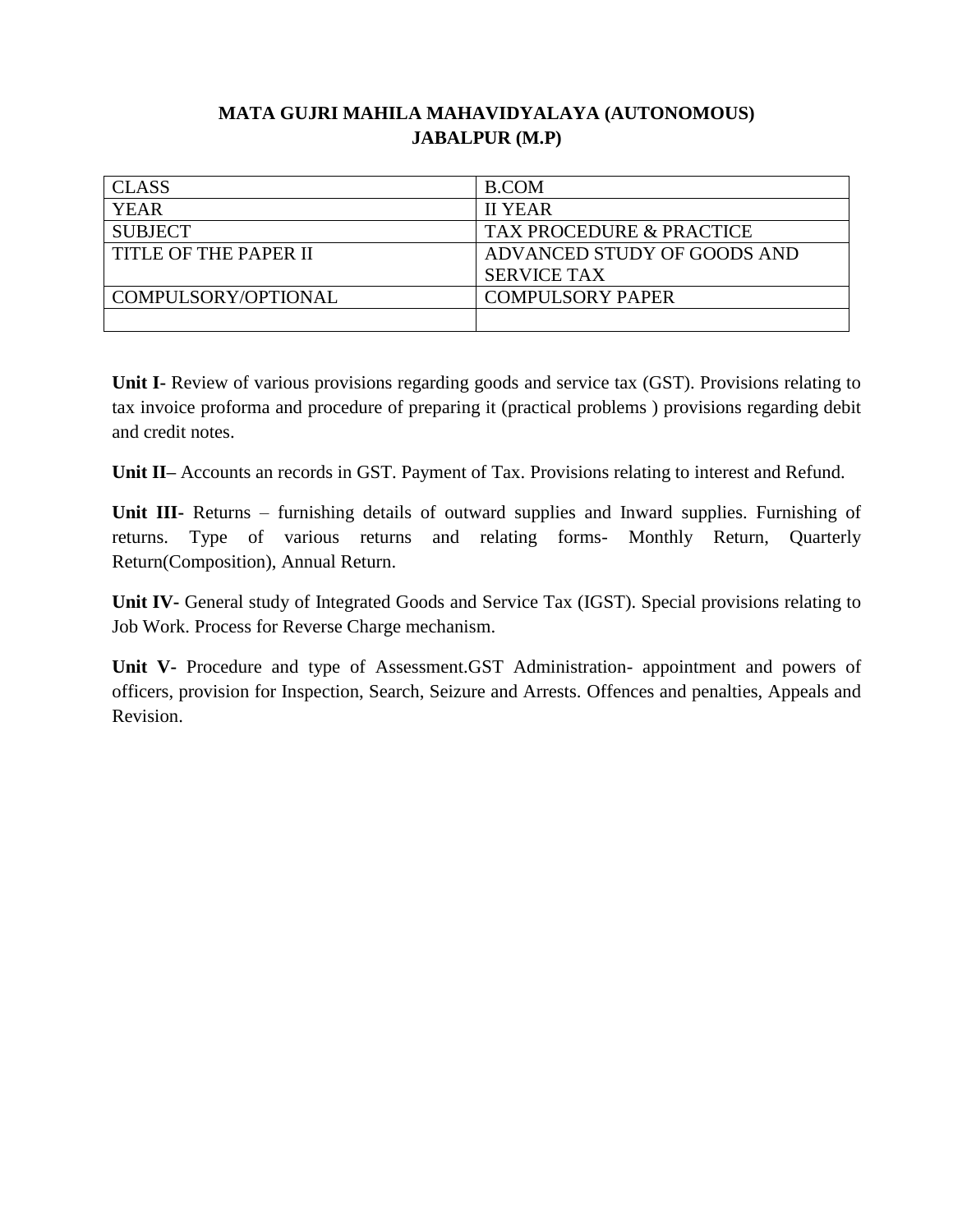| <b>CLASS</b>         | B.COM                          |
|----------------------|--------------------------------|
| <b>YEAR</b>          | <b>II YEAR</b>                 |
| <b>SUBJECT</b>       | <b>OFFICE MANAGEMENT &amp;</b> |
|                      | <b>STENOGRAPHY</b>             |
| TITLE OF THE PAPER I | <b>OFFICE MANAGEMENT</b>       |
| COMPULSORY/OPTIONAL  | <b>COMPULSORY PAPER</b>        |
|                      |                                |

- **Unit-1** Management: Concept, Nature and Importance, Office: Meaning, Function, Importance, Centralization Vs Decentralization of Office Services, Office Organization, principles, Department of modern office.
- **Unit-2** Mailing Department-Meaning, works, Centralization Vs Decentralization of mailing services, machines and equipment of mailing department. Handling of mail-1. Inward mail-receiving, sorting, opening, recording, marking and distributing of mail. 2.Outward mail-Drafting, Typing, preparation of envelops, sorting, scaling, weighting, stamping of outward mail, entering in letter sent book or peon book, meaning of parcel service. **Unit-3** Meaning, Importance, Types of Letters, Types and Parts of the Official Letter, Business Letter Parts and Types, Semi Official Letter.
- **Unit-4** Filing- Meaning, Importance, Types, essential element of a good filing system, Centralization Vs Decentralization Filing System, Filing equipments. Indexing: Meaning, Importance, Types, Essentials, Elements of a good Indexing system , Indexing Equipments.
- **Unit-5** Modern Office Machine- A Study of various types of commonly used appliances and machines – Duplicator, accounting machine, calculator, addressing machines, coin sorter, time recorder, dieta machine, cheque protector, cash register ,fax machine, scanner.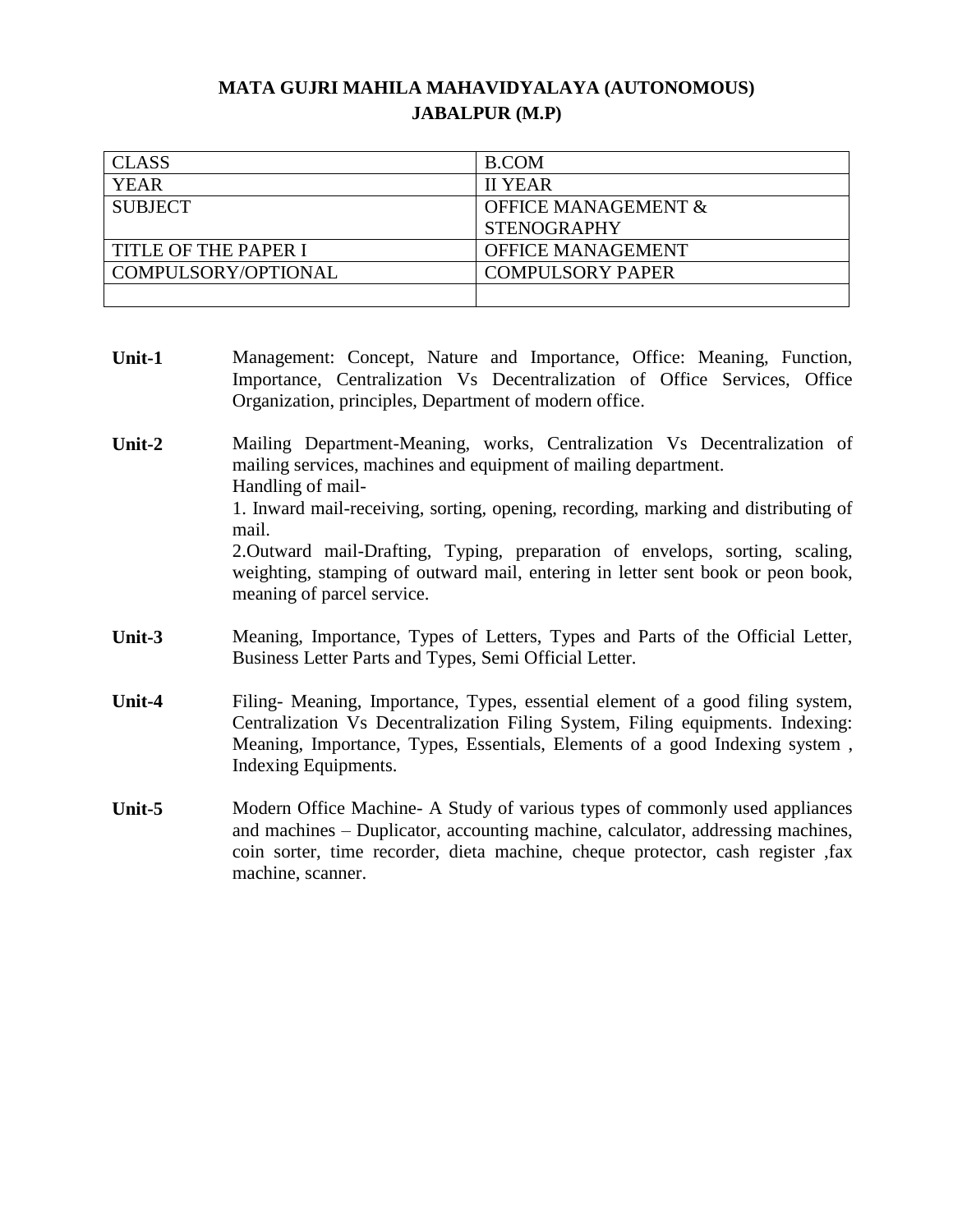| <b>CLASS</b>          | B.COM                     |
|-----------------------|---------------------------|
| <b>YEAR</b>           | <b>II YEAR</b>            |
| <b>SUBJECT</b>        | OFFICE MANAGEMENT &       |
|                       | <b>STENOGRAPHY</b>        |
| TITLE OF THE PAPER II | STENOGRAPHY WITH COMPUTER |
| COMPULSORY/OPTIONAL   | <b>COMPULSORY PAPER</b>   |
|                       |                           |

- Unit-1 Special rules for hook R and L vowels, Qualities of stenographer, Halving and Doubling principles. Halving general principles and their exception, doubling general principles and their exception, use of doubling principles in phreaseography.
- **Unit-2** Prefixes, Suffixes- Meaning and Uses, List of prefixes and suffixes, its application in phreaseography, Valuable tips for Stenography, Initially short form for P,B,J,W,V writing of figures in shorthand, logogram with phreaseography.
- **Unit-3** Computer Virus- Meaning, Types, Input Output device, My Documents, recycle bin, Personal Computer : Meaning , Classification.
- **Unit-4** MS Word Introduction, features, menu, files, edit, view, insert, format, tools, help.
- **Unit-5** Correspondence- types, methods of different types of letter typing, extended use of certain consonant, intersections rules and examples , list of intersection words compound consonant medial semi circle, list of compound consonants.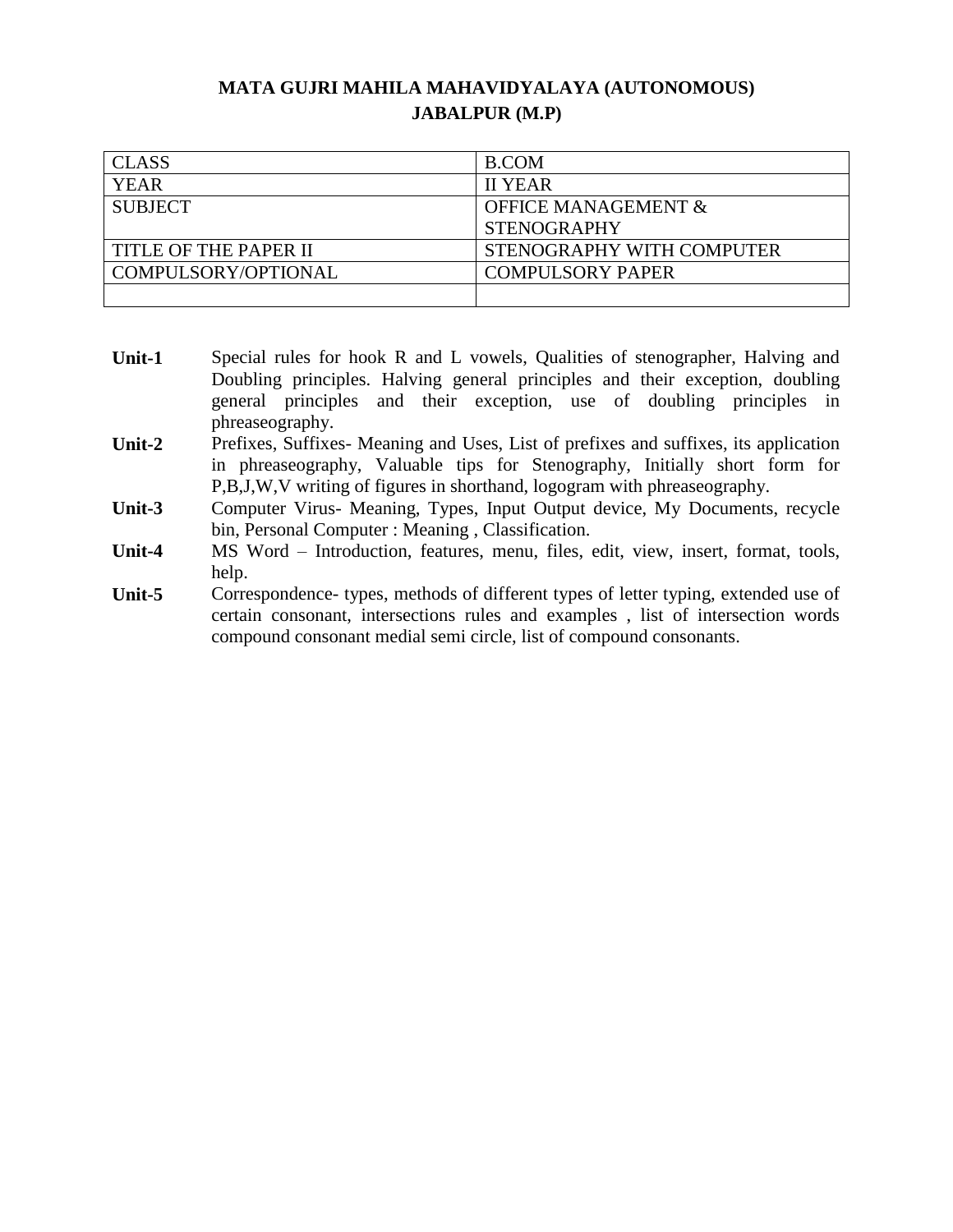# **B.COM III Year**

| <b>GROUP</b>       | <b>PAPER</b>    | <b>NAME</b>           | <b>THEORY</b> | <b>INTERNAL</b>                   | <b>TOTAL</b> |
|--------------------|-----------------|-----------------------|---------------|-----------------------------------|--------------|
|                    |                 |                       | <b>MARKS</b>  | <b>ASSESSMENT</b><br><b>MARKS</b> |              |
| <b>ACCOUNTING</b>  | $\mathbf I$     | <b>Income Tax Law</b> | 40            | 10                                | 50           |
|                    |                 | & Practice            |               |                                   |              |
|                    | $\mathbf{I}$    | Goods And             | 40            | 10                                | 50           |
|                    |                 | Service Tax &         |               |                                   |              |
|                    |                 | <b>Custom Duty</b>    |               |                                   |              |
| <b>MANAGEMENT</b>  | $\overline{I}$  | Management            | 40            | 10                                | 50           |
|                    |                 | Accounting            |               |                                   |              |
|                    | $\mathbf{I}$    | Auditing              | 40            | 10                                | 50           |
| <b>APPLIED</b>     | <b>Group A-</b> | <b>Public Finance</b> | 40            | 10                                | 50           |
| <b>ECONOMICS</b>   |                 |                       |               |                                   |              |
|                    | Group A-        | Financial             | 40            | 10                                | 50           |
|                    | $\mathbf{I}$    | Management            |               |                                   |              |
|                    | <b>Group B-</b> | Principles Of         | 40            | 10                                | 50           |
|                    | T               | Marketing             |               |                                   |              |
|                    | Group B-        | International         | 40            | 10                                | 50           |
|                    | $\mathbf{I}$    | Marketing             |               |                                   |              |
| <b>COMPUTER</b>    | $\mathbf I$     | Web Designing         | 40            | 10                                | 50           |
| <b>APPLICATION</b> | $\mathbf{I}$    | Digital<br>Marketing  | 40            | 10                                | 50           |
| <b>TAXATION</b>    | $\mathbf I$     | Various Central,      | 35            | 5                                 | 40           |
|                    |                 | Provincial And        |               |                                   |              |
|                    |                 | <b>Local Taxes</b>    |               |                                   |              |
|                    |                 |                       |               |                                   |              |
|                    | $\mathbf{I}$    | Income tax            | 35            | 5                                 | 40           |
|                    |                 | Planning and          |               |                                   |              |
|                    |                 | Management            |               |                                   |              |
| <b>OFFICE</b>      | $\mathbf I$     | Secretarial           | 40            | 10                                | 50           |
| <b>MANAGEMENT</b>  |                 | Practice              |               |                                   |              |
|                    | $\mathbf{I}$    | Advanced              | 40            | 10                                | 50           |
|                    |                 | Stenography           |               |                                   |              |
|                    |                 | With Computer         |               |                                   |              |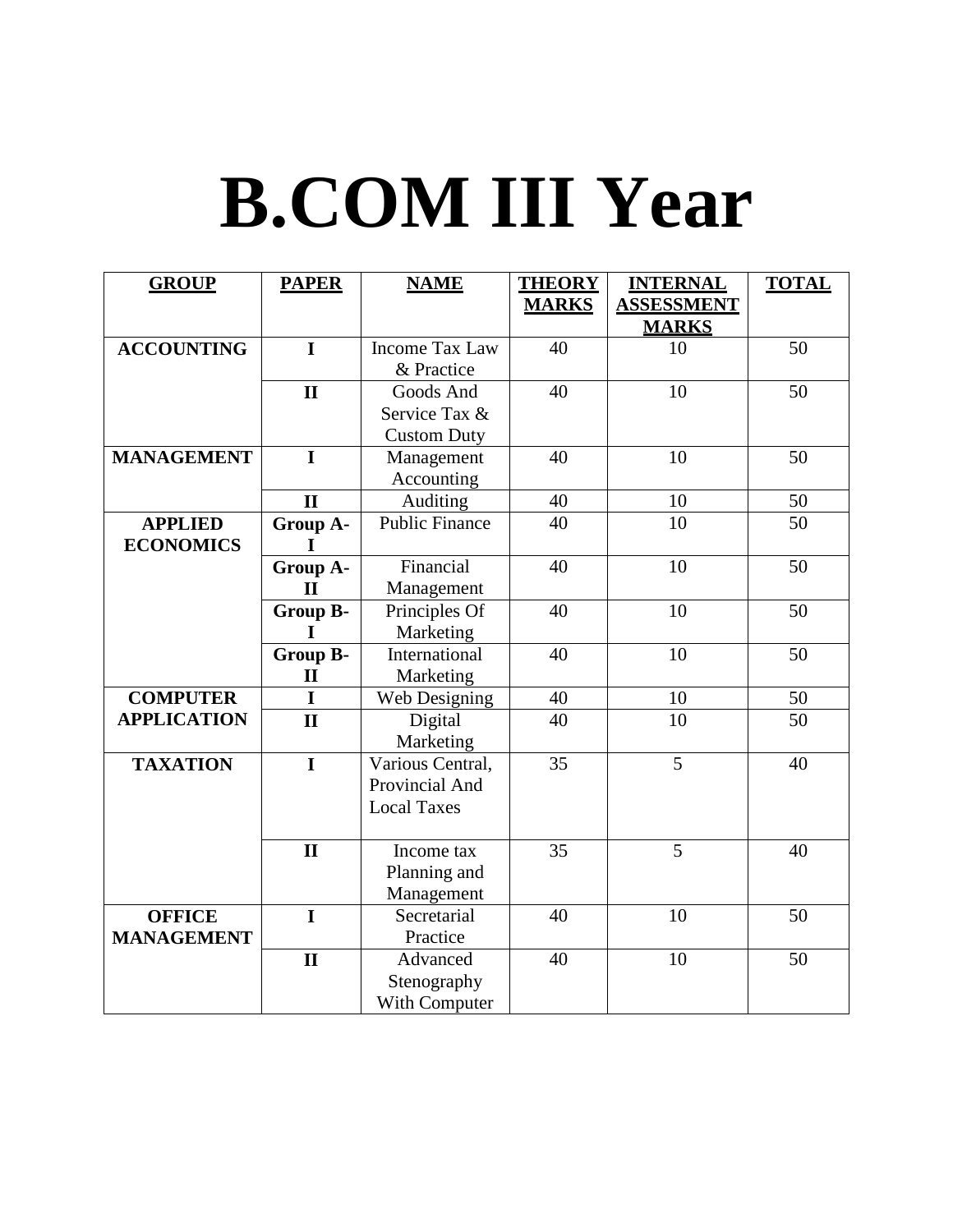| <b>CLASS</b>           | <b>B.COM</b>              |
|------------------------|---------------------------|
| <b>YEAR</b>            | <b>III YEAR</b>           |
| <b>SUBJECT</b>         | <b>ACCOUNTS GROUP</b>     |
| TITLE OF THE PAPER I   | INCOME TAX LAW & PRACTICE |
| COMPULSORY/OPTIONAL    | <b>COMPULSORY PAPER</b>   |
| MAX. MARKS $50(40+10)$ | MIN. MARKS 18 (14+04)     |

- Unit –I General Introduction of Indian Income Tax Act, 1961, Basic Concepts: Income, Agricultural Income, Casual Income, Previous Year, Assessment year, Gross Total Income, Total income, Person ,Assessee, Residential Status and Tax Liability, Exempted Income.
- Unit-II Income from salary, Income from House property
- Unit –III Income from Business and Profession, Capital Gains, Income from other sources.
- **Unit-IV** Set off and Carry forward of losses, Deductions from Gross Total Income, Clubbing of Income, Computation of Total income and Tax Liability of an Individual.
- **Unit –V** Assessment Procedure, Tax Deducted at source, Advance Payment of Tax, Income Tax Authorities, Appeal, Revision and Penalties.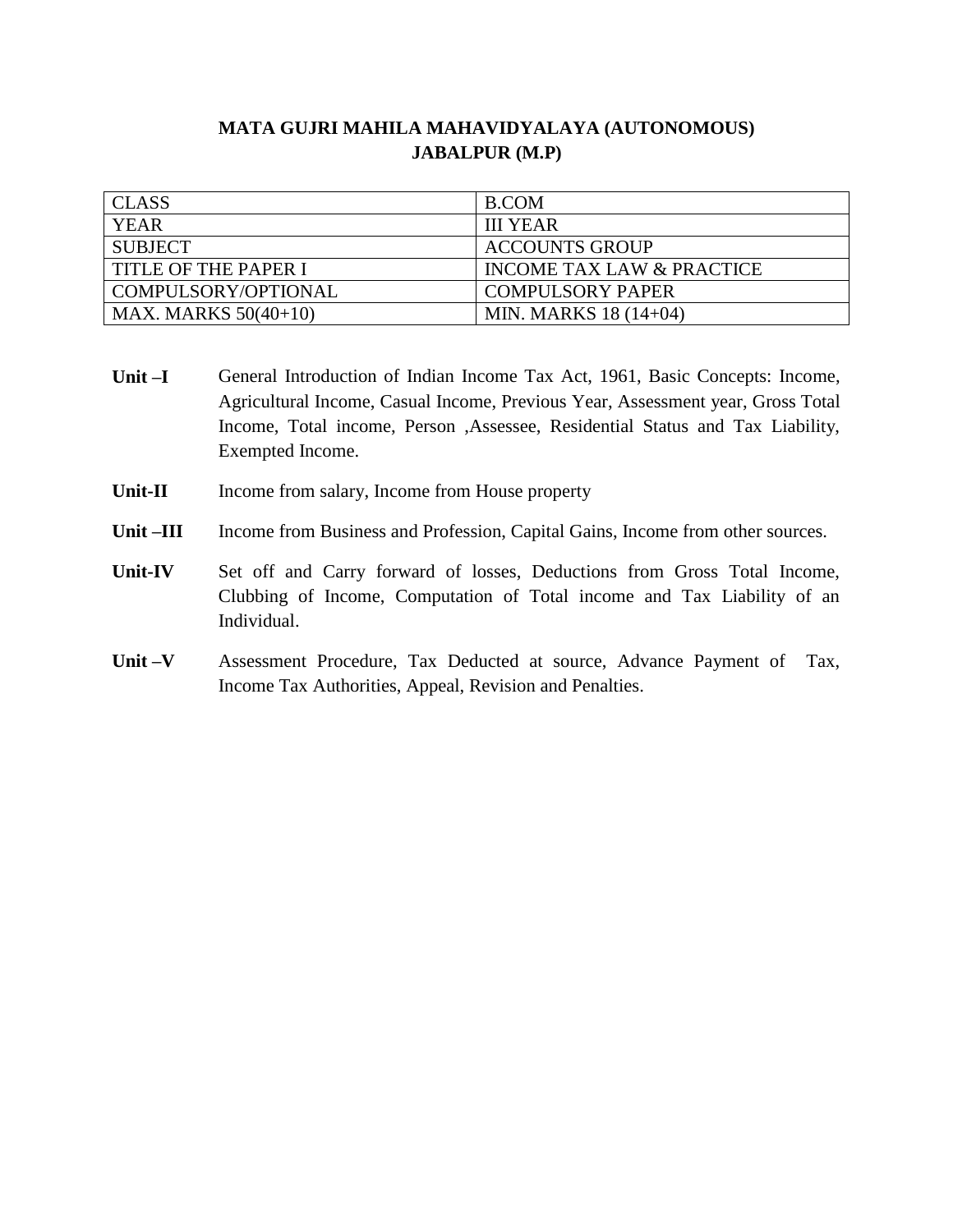| <b>CLASS</b>           | <b>B.COM</b>                              |
|------------------------|-------------------------------------------|
| YEAR                   | <b>III YEAR</b>                           |
| <b>SUBJECT</b>         | <b>ACCOUNTING</b>                         |
| TITLE OF THE PAPER I   | <b>GOODS AND SERVICE TAX &amp; CUSTOM</b> |
|                        | <b>DUTY</b>                               |
| COMPULSORY/OPTIONAL    | <b>COMPULSORY PAPER</b>                   |
| MAX. MARKS $50(40+10)$ | MIN. MARKS 18 (14+04)                     |

**UNIT-I**- CGST/SGST: Importance Terms and Definitions under Central Goods and Services Tax Act, 2017 and State Goods and Service Basic elements of GST, Meaning and Scope of Supply Levy and Collection Tax.

**UNIT-II**- CGST/SGST: Time and Value of Supply of Goods and Service Input Tax Credit Transitional Provisions Computations of GST Liability, Registration under CGST/SGSCT Act and Necessary Documentation, Filing of Returns, Assessment, Payment of Tax Payment of Tax on Reverse Charge Basis, Refund under the Act.

**UNIT-III**-. CGST/SGST- Maintenance of Accounts and Records, Composition Scheme, Job work and its procedure, various exemptions under GST, Demand and recovery under GST, Miscellaneous provisions under GST.

**UNIT-IV**- IGST: Scope of IGST, Important Terms and Definitions under integrated Goods and Services Tax Act, 2017, Levy and collection of IGST, Principles for Determining the place of Supply of goods and services, Zero Related supply.

**UNIT-V**- Introduction and brief background of Custom Duty, Important Definitions- Goods Dutiable Goods, Person In- Charge, Indian customs water, types of Custom Duty, Valuation for Custom Duty, items to be included and excluded in Custom Value, Computation of Assessable Value and Custom Duty [Practical]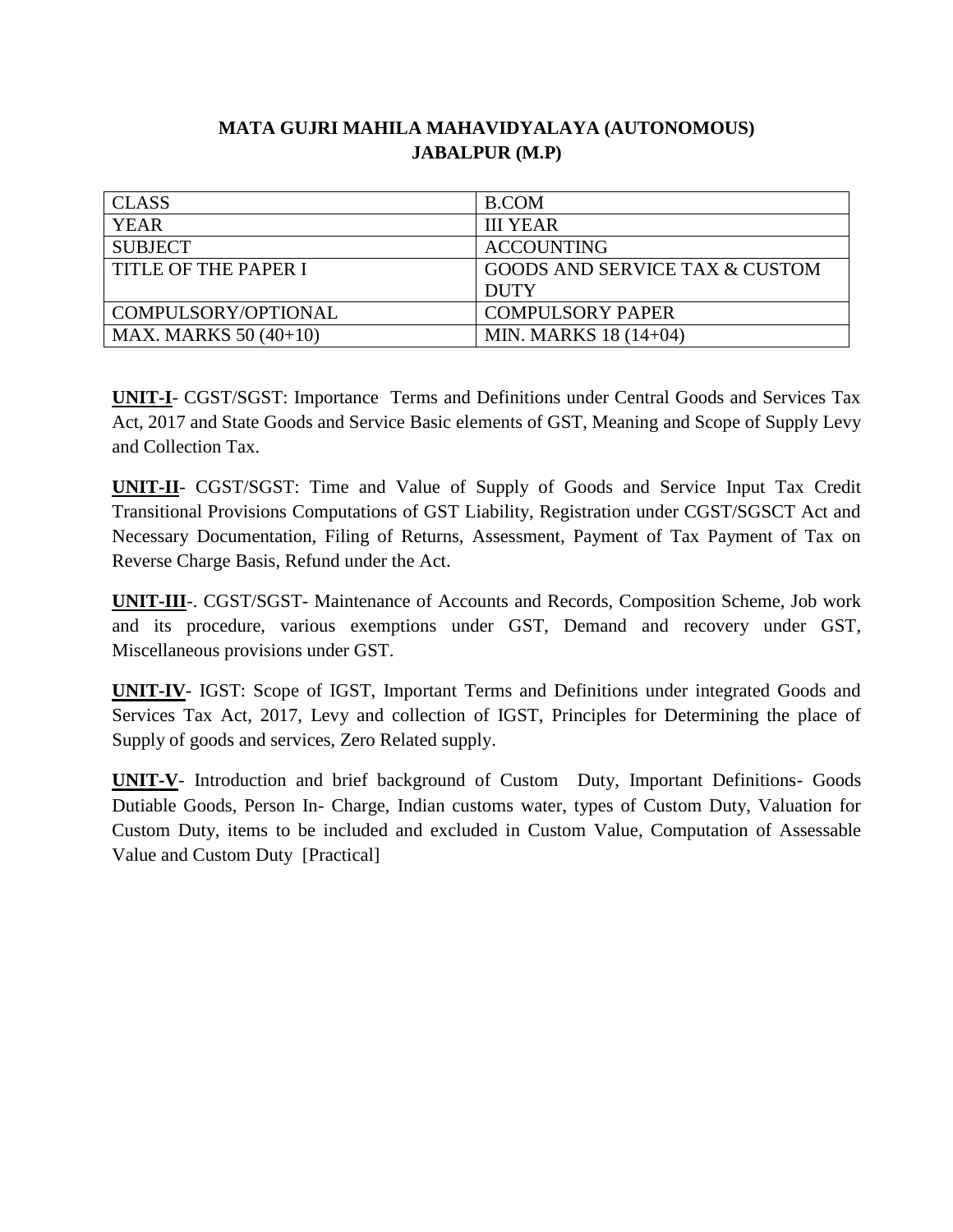| <b>CLASS</b>           | B.COM                   |
|------------------------|-------------------------|
| <b>YEAR</b>            | <b>III YEAR</b>         |
| <b>SUBJECT</b>         | <b>MANAGEMENT GROUP</b> |
| TITLE OF THE PAPER I   | MANAGEMENT ACCOUNTING   |
| COMPULSORY/OPTIONAL    | <b>COMPULSORY PAPER</b> |
| MAX. MARKS $50(40+10)$ | MIN. MARKS 18 (14+04)   |

- **Unit-I** Management Accounting: Meaning, Nature, Scope and Functions, Role of Management Accounting in Decision Making, Management Accounting v/s Financial Accounting and Cost Accounting, Tools And Techniques of Management Accounting.
- **Unit –II** Financial Statement: Meaning, Importance and Limitations, Objectives and Methods of Financial Statement Analysis, Ratio Analysis, Classification of Ratios – Profitability ratios, Turnover Ratios and Financial Ratios, Advantages of Ratio Analysis, Limitations of Accounting Ratios.
- **Unit- III** Cash Flow Statement(As per Indian Accounting Standard -3).IFRS Concept and importance. Leverages
- **Unit –IV** Absorption and Marginal Costing: Marginal and Differential Costing as a tool for decision making – make or buy, Change of product mix, Pricing, Break Even Analysis, Exploring New Markets, Shutdown Decisions of production.
- Unit –V Budgetary Control, Meaning of Budget and Budgetary Control: Objectives, Merits and Limitations, Types of budget: Cash budget and Flexible budget, Concept of Management Audit, Responsibility Accounting, Management Reports, Types of Reports and Quality of Good Report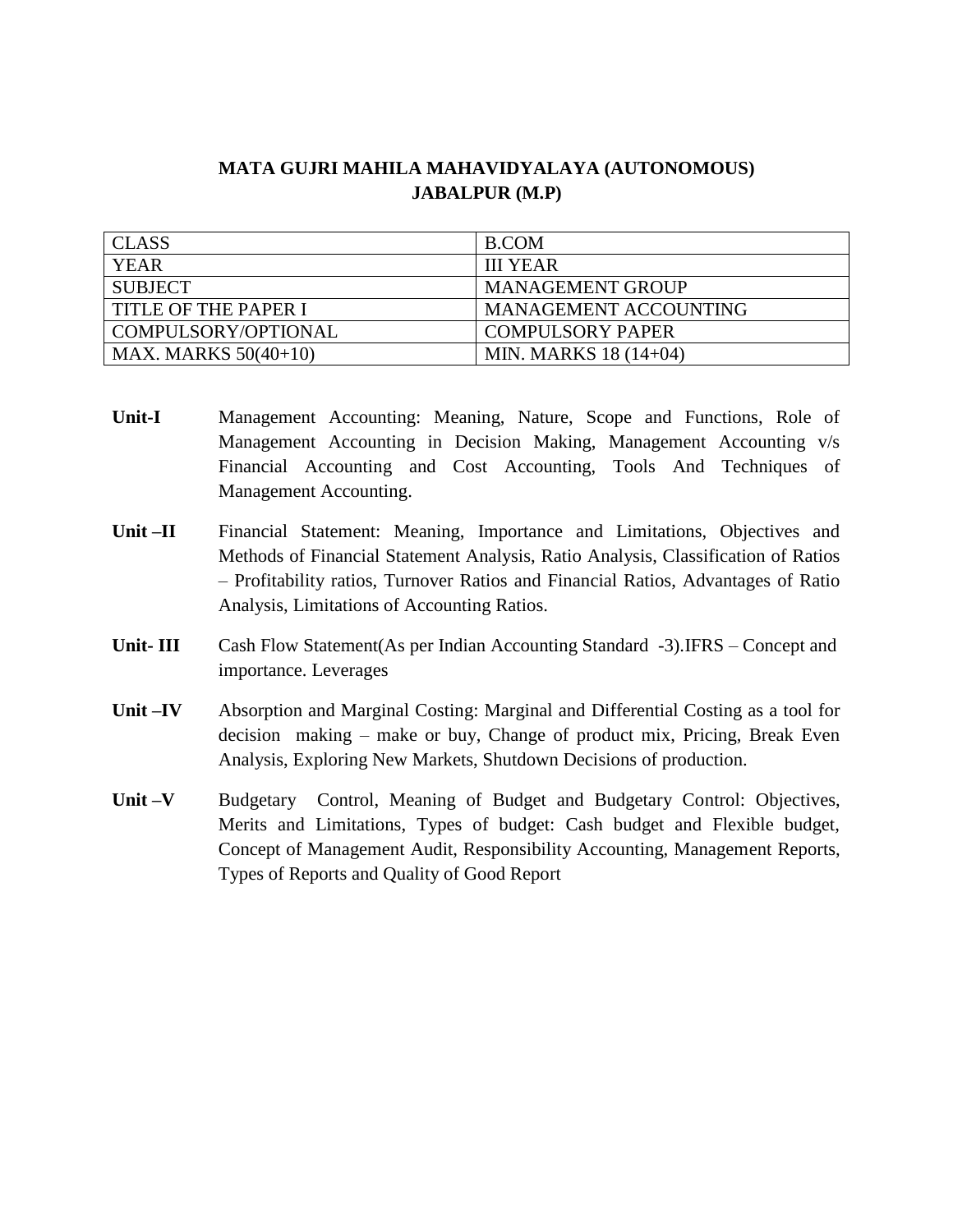| <b>CLASS</b>            | B.COM                   |
|-------------------------|-------------------------|
| <b>YEAR</b>             | <b>III YEAR</b>         |
| SUBJECT                 | <b>MANAGEMENT GROUP</b> |
| I TITLE OF THE PAPER II | <b>AUDITING</b>         |
| COMPULSORY/OPTIONAL     | <b>COMPULSORY PAPER</b> |
| MAX. MARKS $50(40+10)$  | MIN. MARKS 18 (14+04)   |

| <b>Unit-I</b> | Introduction of Auditing: Meaning and Objectives of Auditing, Types of<br>Audit. Audit Programme, Audit books, Working papers and evidences,<br>Preparation before commencing of Audit.                |
|---------------|--------------------------------------------------------------------------------------------------------------------------------------------------------------------------------------------------------|
| Unit-II       | Internal Check System: Routine Checking, Internal Checking, internal audit<br>and Test Checking. Internal Control and Audit Procedure.                                                                 |
| Unit-III      | Vouching, Verification of Assets and Liabilities: Immovable property,<br>fictitious assets, current assets, verification of current and fixed liabilities.                                             |
| Unit-IV       | Company Audit: Appointment of auditor, Power, Duties and Liabilities.<br>Divisible Profits and Dividend. Auditors Report: Cleaned and Qualified<br>report.                                             |
| Unit-V        | Investigation: Objectives, Difference between audit and investigation,<br>Process of Investigation. Special Audit of Banking Companies, Educational<br>Non Profit Institution and Insurance Companies. |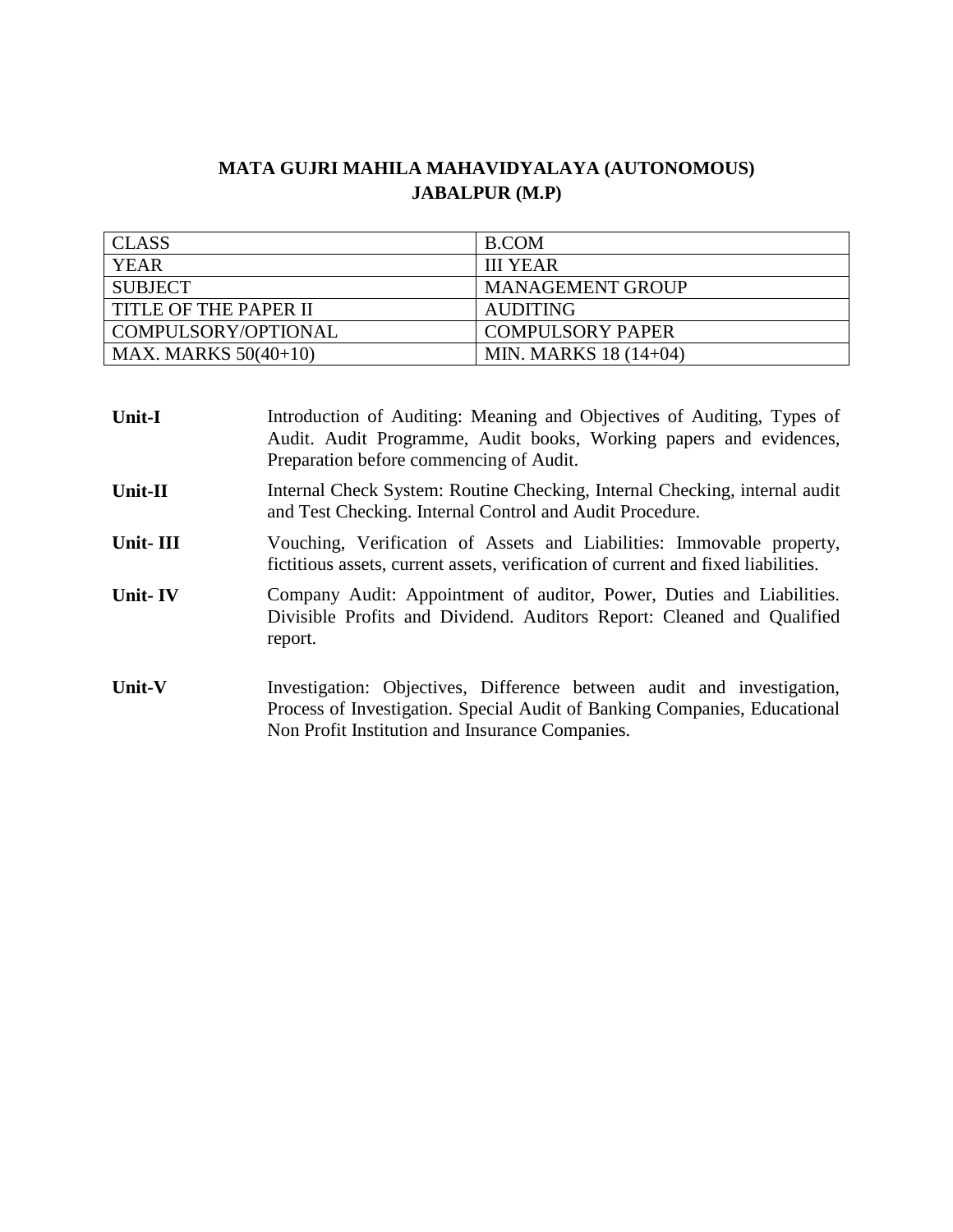| <b>CLASS</b>           | B.COM                    |
|------------------------|--------------------------|
| <b>YEAR</b>            | <b>III YEAR</b>          |
| <b>SUBJECT</b>         | <b>APPLIED ECONOMICS</b> |
| TITLE OF THE PAPER I   | <b>PUBLIC FINANCE</b>    |
| COMPULSORY/OPTIONAL    | <b>OPTIONAL PAPER</b>    |
| MAX. MARKS $50(40+10)$ | MIN. MARKS 18 (14+04)    |

- **Unit –I** Public Finance: Meaning, Nature, Scope and Importance, Difference between Private & Public Finance, Principles of Maximum Social Advantage, Role of State in Public Finance.
- **Unit-II** Sources of Revenue: Taxes, Loans, Grants and Aid- Meaning and Types, Canons of Taxation, Problem of Justice in taxation, incidence of taxation, taxable capacity, Impact of Taxation & Tax evasion characteristics of Indian Tax System, Defects & Steps of Reform
- **Unit -III** Principle of Public Expenditure, Principle of Public Debt and its method of Redemption, Effects of Public Expenditure on production and distribution, Public Debt in India.
- **Unit –IV** Public Finance In India: Sources of Revenue of Central and State Govt., Concept and types of budget, Fiscal Deficit, Deficit Financing and deficit budget, Financial relation between Central & State.
- **Unit – V** Constitution and Function of Finance Commission, Recommendation of latest Finance Commission, Latest budget of Central and M.P. Govt., Main heads of revenue and expenditure of Central and State govt., NITI AYOG-Establishment and objective.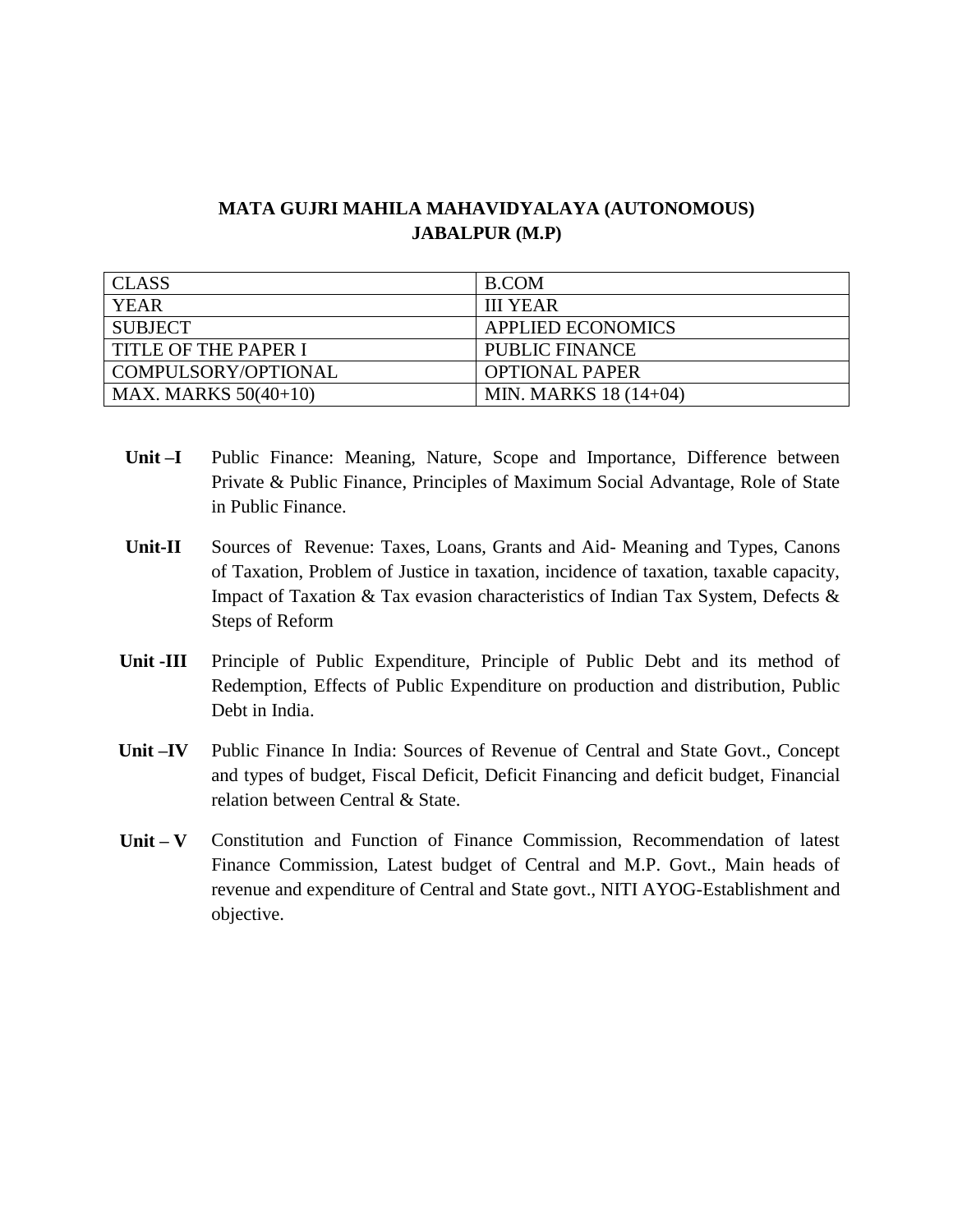| <b>CLASS</b>          | B.COM                    |
|-----------------------|--------------------------|
| <b>YEAR</b>           | <b>III YEAR</b>          |
| <b>SUBJECT</b>        | <b>APPLIED ECONOMICS</b> |
| TITLE OF THE PAPER II | FINANCIAL MANAGEMENT     |
| COMPULSORY/OPTIONAL   | <b>OPTIONAL PAPER</b>    |
| MAX. MARKS 30 (25+05) | MIN. MARKS 18 (14+04)    |

**Unit-I** Financial Management: Meaning, Scope, Nature, Finance goals, Profit vs. wealth maximization; financial functions –Investment, Financing and Dividend Decision, Financial Planning. Corporate restructuring with focus on mergers and acquisitions financial aspects only.

**Unit-II** Capital Structure: Meaning and Determinants. Operating and Financial Leverage: Their Measure; Effects on Profit, analyzing alternate financial Plans, combined financial and operating leverage

**Unit-III** Capital Budgeting :Nature of investment decision, investment evaluation criteria ,payback period, accounting rate of return, net present value, internal rate of return, profitability index; NPV and IRR comparison.

**Unit-IV** Cost of capital: Significance of cost of capital, Calculating cost of debt, Preference shares, equity capital, retained earnings, Weighted Average cost of capital. Dividend Policies: forms of dividends, stability in dividends and determinants, issues in dividend policies, Waltor's model, Gordon's Model, M.M. Hypothesis.

**Unit-V** Management of working capital :Nature, types and importance of working capital ,Operating cycle and factors determining working capital requirement, Introduction of Management of Cash ,Receivables and Inventories.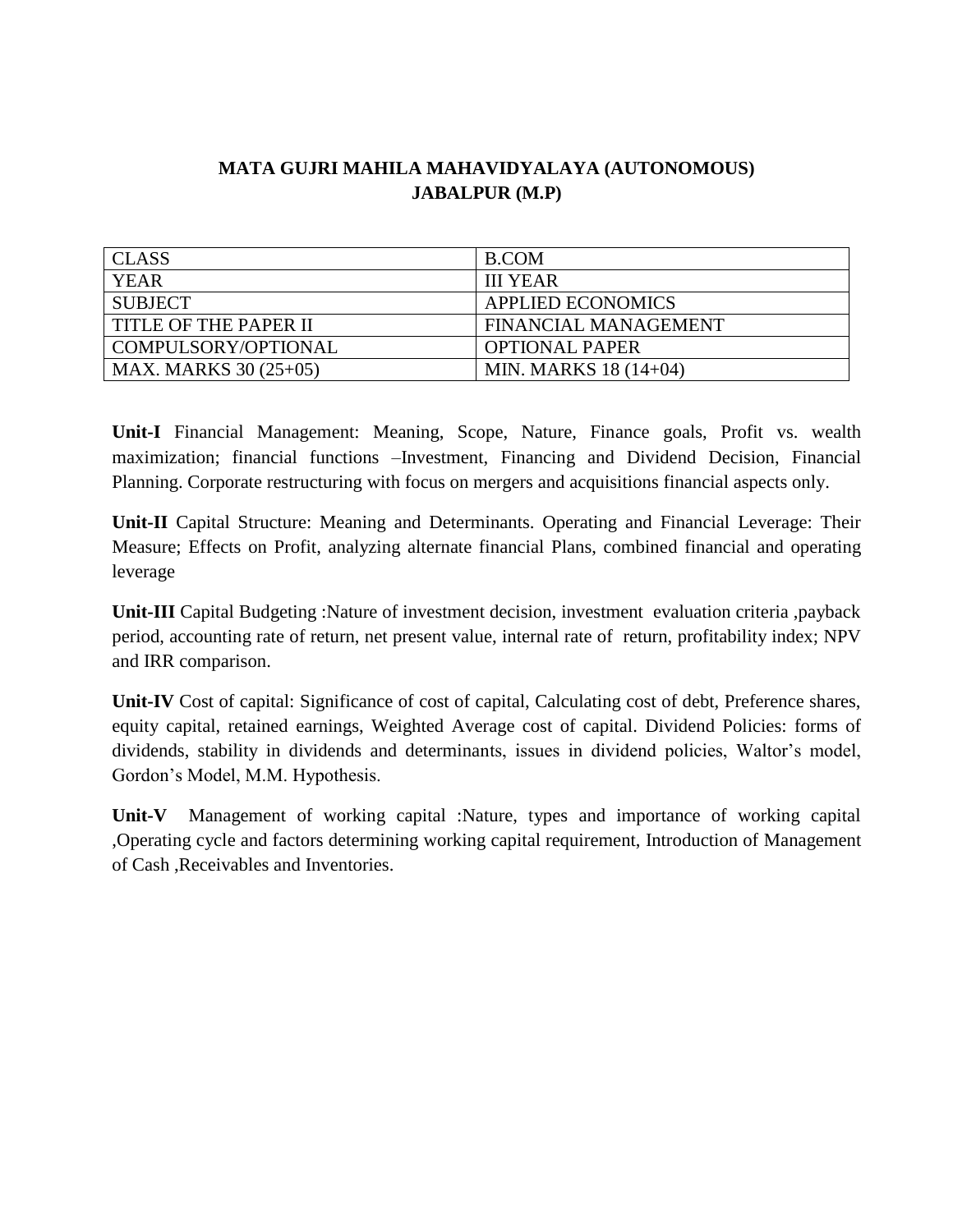| <b>CLASS</b>           | <b>B.COM</b>            |
|------------------------|-------------------------|
| <b>YEAR</b>            | <b>III YEAR</b>         |
| SUBJECT                | APPLIED ECONOMICS GROUP |
| TITLE OF THE PAPER I   | PRINCIPLES OF MARKETING |
| COMPULSORY/OPTIONAL    | <b>OPTIONAL PAPER</b>   |
| MAX. MARKS $50(40+10)$ | MIN. MARKS 18 (14+04)   |

**Unit-I** Marketing: Introduction, Nature and Scope of Marketing, Importance of Marketing, Marketing Concept: Traditional and Modern, Selling v/s Marketing, Marketing Mix, Marketing Environment.

**Unit-II** Consumer Behaviour & Marketing Segmentation: Nature, Scope and Significance of Consumer Behaviour, Market Segmentation- Concept and Importance, Basis for Market Segmentation.

Unit –III Product: Concept of Product, Consumer & Industrial Goods, Product Planning and Development, Packaging Role & Functions, Brand Name and Trade Mark, After sales service: Product Life Cycle Concept

**Unit –IV** Price: Importance of price in the Marketing mix, Factors affecting price of a product/service, Discounts & Rebates, Distribution Channels & Physical distribution: Distribution Channels- Concept & Role; Types of distribution channels; Factors affecting choice of a distribution channel; retailer and wholesaler; Physical distribution of goods; Transportation & Warehousing.

**Unit –V** Sales Promotion: Methods of Promotion, Optimum Promotion Mix, Advertising media : their relative merits & limitations, Characteristics of an effective advertisement, Personal Selling, Selling as a career, Qualities of a successful sales person, Functions of Salesman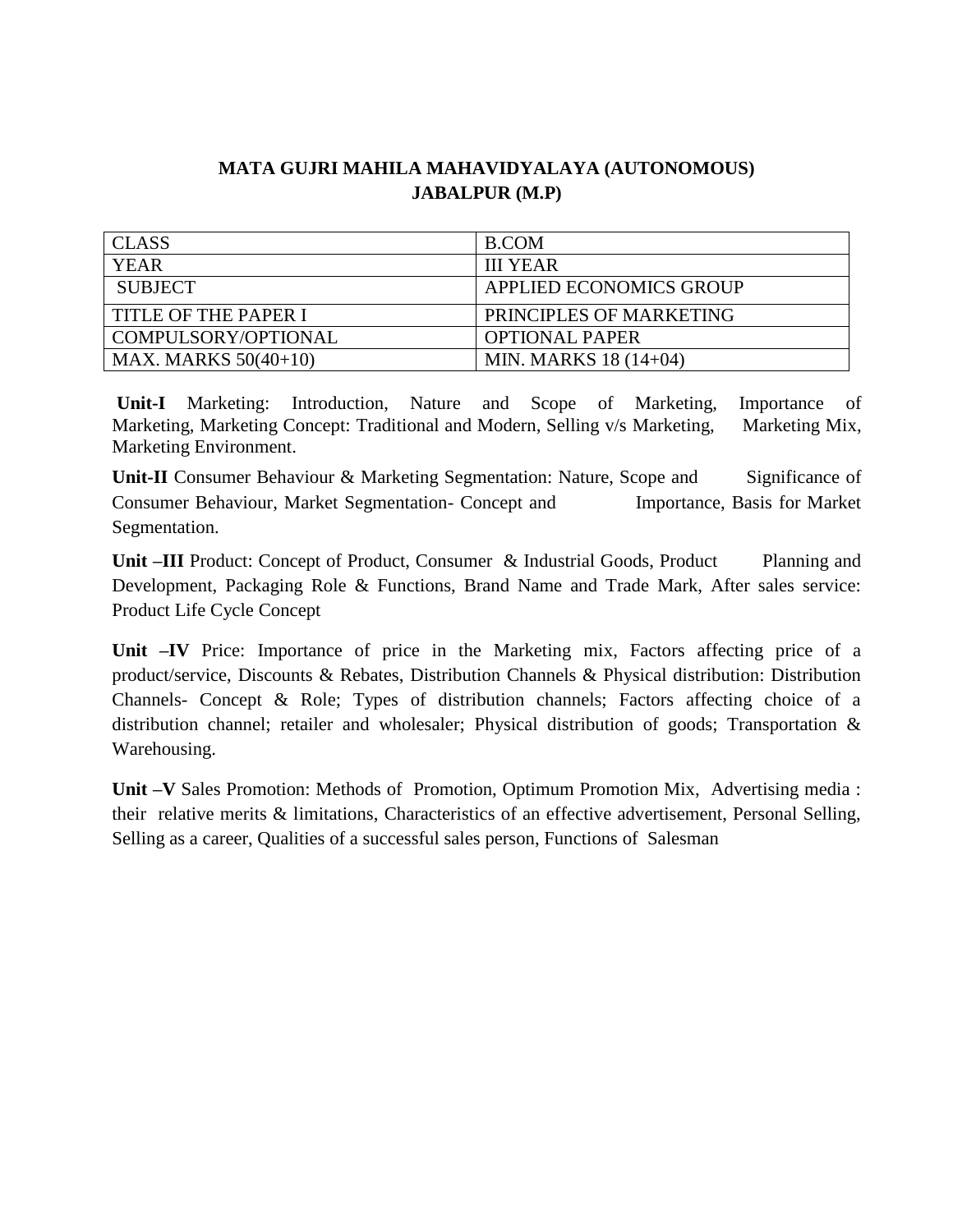| <b>CLASS</b>            | B.COM                   |
|-------------------------|-------------------------|
| <b>YEAR</b>             | <b>III YEAR</b>         |
| SUBJECT                 | APPLIED ECONOMICS GROUP |
| I TITLE OF THE PAPER II | INTERNATIONAL MARKETING |
| COMPULSORY/OPTIONAL     | <b>OPTIONAL PAPER</b>   |
| MAX. MARKS $50(40+10)$  | MIN. MARKS 18 (14+04)   |

**Unit-I** International Marketing- Definitions, Nature and Scope of International Market, Domestic Marketing V/S International Marketing, Decision relating entry in the Foreign Market.

**Unit-II** Product Planning for International Marketing, Product Designing, Advertising, Branding and Packaging.

**Unit-III** International Pricing- Factors influencing International Price, Pricing Process and Methods, International Price Quotation and Payments conditions.

**Unit-IV** International Distribution Channels and Logistics decisions, Selection and Appointment of Foreign Sales Agent.

**Unit-V** Indian Import – Export Policy and Practice. Steps of Commencement of an Export Business, Exporting Pricing and Export Finance.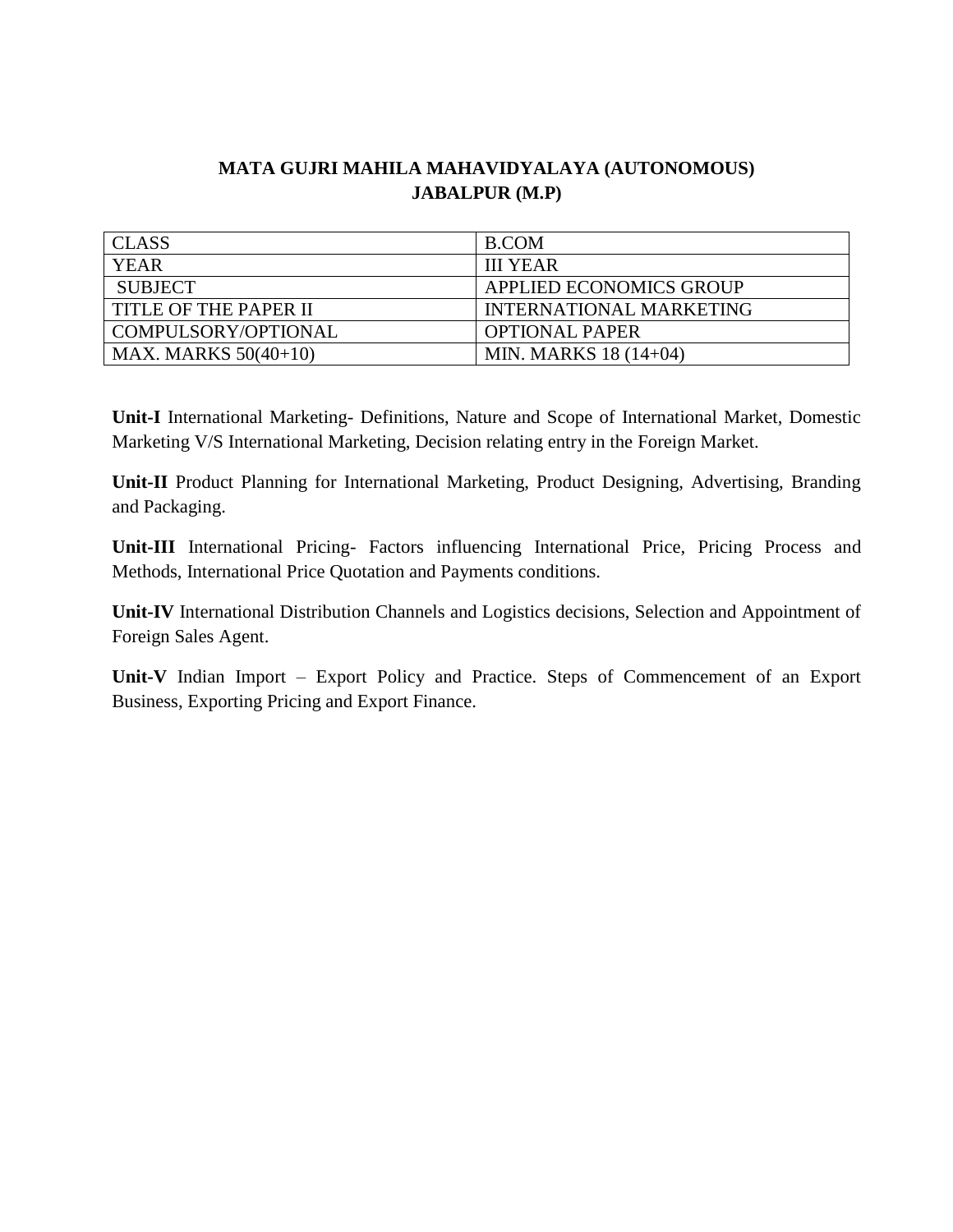| <b>CLASS</b>                | <b>B.COM</b>                      |
|-----------------------------|-----------------------------------|
| <b>YEAR</b>                 | <b>III YEAR</b>                   |
| <b>SUBJECT</b>              | <b>COMPUTER APPLICATION GROUP</b> |
| <b>TITLE OF THE PAPER I</b> | <b>WEB DESIGNING</b>              |
|                             |                                   |
| COMPULSORY/OPTIONAL         | <b>OPTIONAL PAPER</b>             |
|                             |                                   |

**Unit-I** Web Page overview, elements of web page, types of sites, personal sites, small business sites, large business sites, online business, sites, educational institution sites, government sites, blogs, twitter, matching format to audience, creating guidelines, creating a site structure, writing for the web, download time, methods for creating pages, publishing a site, addressing a web site, absolute and relative addresses, URL, static and dynamic websites.

**Unit II** Head content, Adding a title, Body content, paragraph breaks, line breaks, horizontal lines, fonts and text size , text color, headings, aligning text, lists, background color

**Unit III** About HTML editors, Net beans, Dream Viewer, the editing environment, effective page design, Uniform style, finding design ideas, Heading, Lists, using white space, splitting the text, colors and background, creating pages with Save As.

**Unit-IV** Frames and Tables, animation effects, creating forms, Images, Image formats for the web, obtaining images, image size, editing images, thumbnails, images and text, rollover images, Navigation, types of hyperlinks, navigation bars, linking to external sites, E-mail links, creating image maps, image maps in action, site maps, three- click navigation, site linkage.

**Unit-V** CSS: creating and editing cascading style sheets, adding sound- types of sound files, linking to sound files, embedding sound files, Video, Analog video, Digital video, Webcams, animation, downloading animations, flash publishing, testing, transferring to the Web, registering a site, marketing a site, maintaining a site Domain names, web hosting.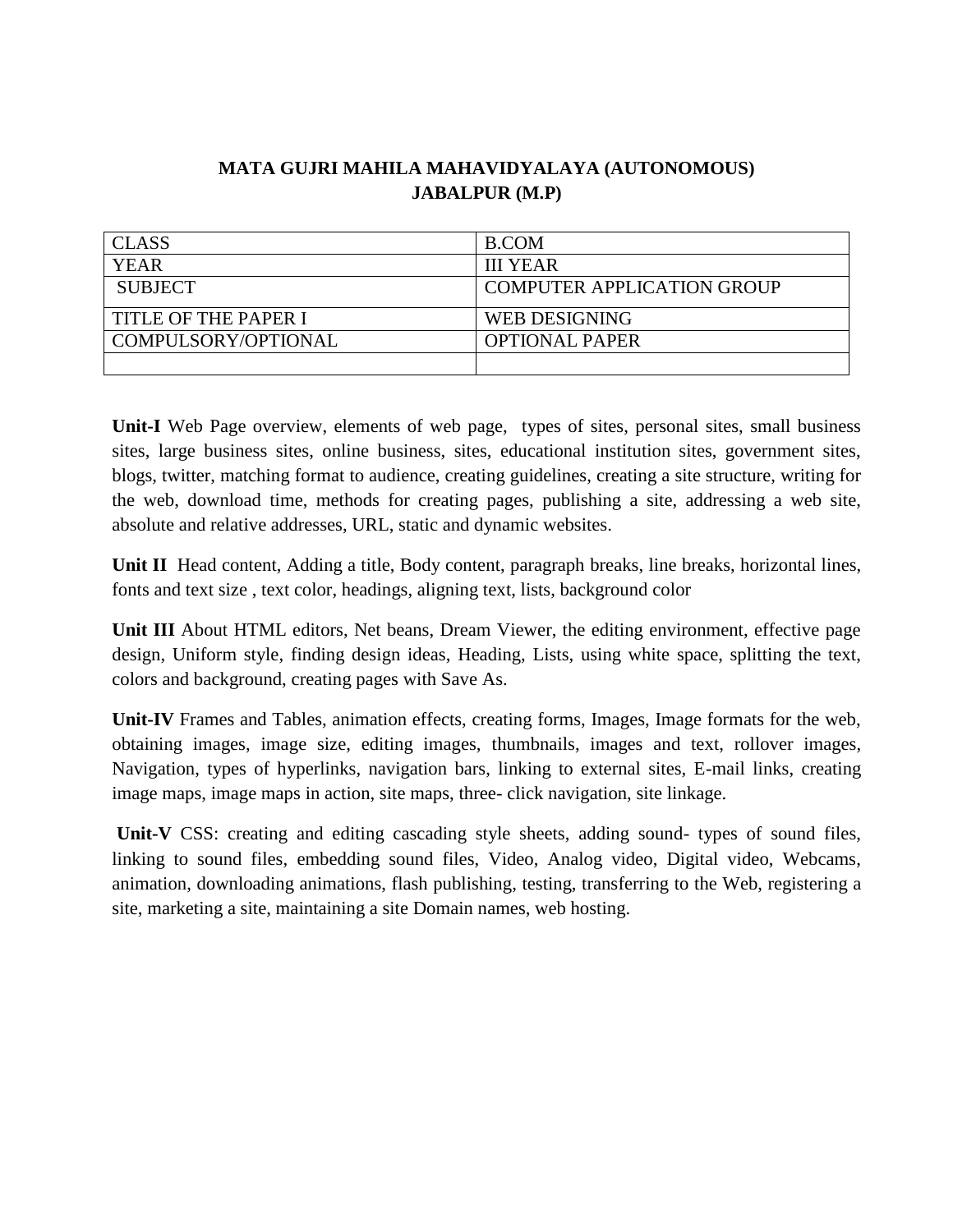| <b>CLASS</b>          | B.COM                             |
|-----------------------|-----------------------------------|
| <b>YEAR</b>           | <b>III YEAR</b>                   |
| <b>SUBJECT</b>        | <b>COMPUTER APPLICATION GROUP</b> |
| TITLE OF THE PAPER II | DIGITAL MARKETING                 |
| COMPULSORY/OPTIONAL   | <b>OPTIONAL PAPER</b>             |
|                       |                                   |

**Unit- I** Digital Marketing, Understanding the Marketing Process, Increasing Visibility, Types of Visibility, Examples of Visibility, Visitor Engagement, Bringing Targeted Traffic, Inbound, Outbound, Understanding Conversion Process, Retention, Types of Retention, Performance Evaluation, Tools Needed.

**Unit II** Understanding Internet, Difference between Internet and Web, Understanding Websites and Domain Names, extension, Web server and web hosting, different types of web servers, planning and conceptualizing a website, building website using CMS in class.

**Unit III** Understanding Google Analytics, Setup Analytics account, add Analytics code in a website, understanding goals and conversions, setup goals, understanding bounce rate, difference between bounce rate and exit rate, reduce bounce rate , Monitoring traffic sources.

**Unit IV** Marketing on Social networking websites, viral marketing and its importance, Facebook Marketing, Twitter Marketing, LinkedIn Marketing, Google plus Marketing, Video Marketing, Pinterest Marketing.

**Unit V** Introduction to SEO and its importance, Google AdWords overview, Understanding AdWords Algorithm, Creating search campaigns, Creating Ads, Tracking performance/conversion, Optimizing Search Campaigns, Creating Display Campaign.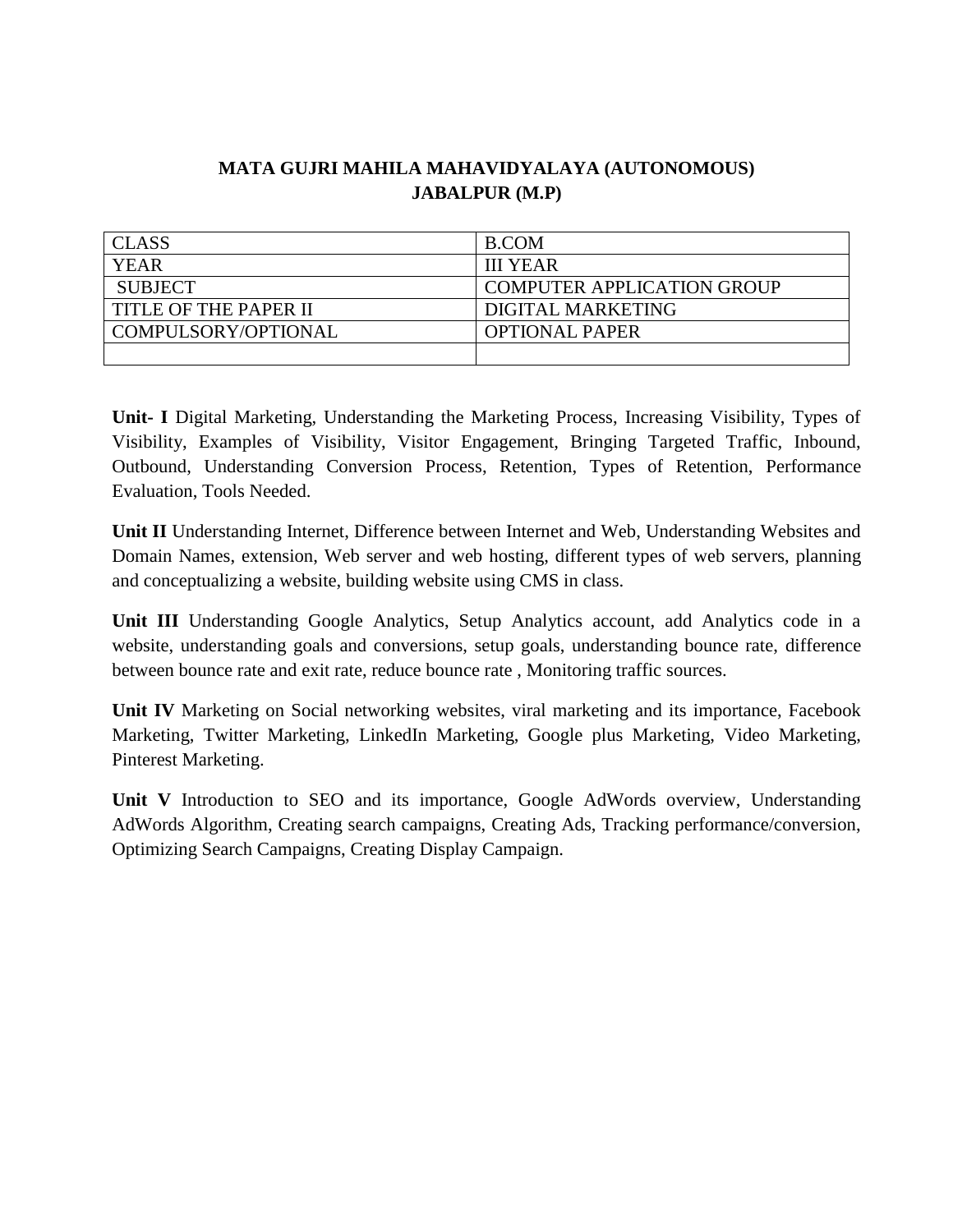| <b>CLASS</b>         | B.COM                              |
|----------------------|------------------------------------|
| <b>YEAR</b>          | <b>III YEAR</b>                    |
| <b>SUBJECT</b>       | OFFICE<br><b>AND</b><br>MANAGEMENT |
|                      | <b>STENOGRAPHY</b>                 |
| TITLE OF THE PAPER I | SECRETARIAL PRACTICE               |
| COMPULSORY/OPTIONAL  | <b>OPTIONAL PAPER</b>              |
|                      |                                    |

**Unit- I** Secretary- meaning, types, rights,duties, resposiblities of secretary, appointment and dismissal of secretary.

**Unit-II** Meeting- Introduction, kinds of meeting, legal rules of meeting, resolution, minutes agenda, quorum, voting of meeting, chairman of meeting- right of chairman, duties of chairman, speech of chairman. statutory report.

**Unit-III** Office report- meaning, types, need of office report, qualities of report, method of writing report, suggestion for good report. Office system- meaning, procedures.

**Unit-IV** Making Travel- preparing tour programe of officer, hotel reservation, railways, bus, air service reservation, T.A. bill. Office stationery- meaning, types, issued recovery of stationery, controlling and purchasing method of stationery.

**Unit-V** Office communication – Meaning, type, importance, types of written communication, technical communication facilities.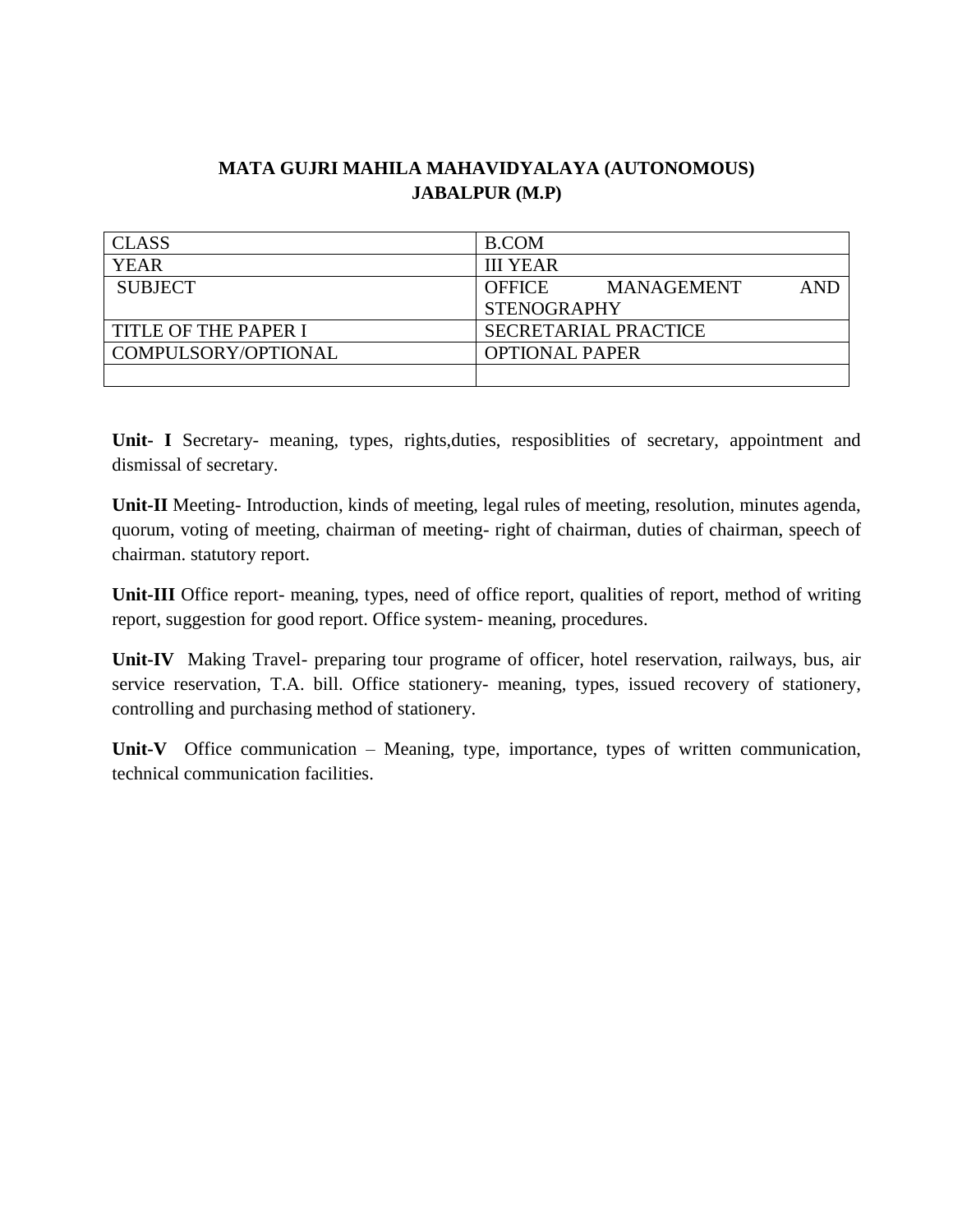| <b>CLASS</b>          | <b>B.COM</b>                                         |
|-----------------------|------------------------------------------------------|
| <b>YEAR</b>           | <b>III YEAR</b>                                      |
| <b>SUBJECT</b>        | <b>AND</b><br>OFFICE<br><b>MANAGEMENT</b>            |
|                       | <b>STENOGRAPHY</b>                                   |
| TITLE OF THE PAPER II | <b>WITH</b><br><b>ADVANCED</b><br><b>STENOGRAPHY</b> |
|                       | <b>COMPUTER</b>                                      |
| COMPULSORY/OPTIONAL   | <b>OPTIONAL PAPER</b>                                |
|                       |                                                      |

**Unit-I** Manuscript- meaning, method of manuscript typing- manuscript sign and words list. Special contraction- meaning, list of Special contraction words. Typing method of envelop.

**Unit-II** Advanced Phreseography- meaning, rules, Advanced Phreseography with logograme, grammalogue, list of Advanced Phreseography words.

**Unit-III** Large initially hook meaning rules, correspondence, meaning, types, method of letter typing.

**Unit-IV** Ms power point- Introduction to Ms power point, power point elements, templates, wizards, views.

**Unit-V** Ms power point menu, additing text, adding title, starting a new slide, starting a slide show, saving presentation, printing slide.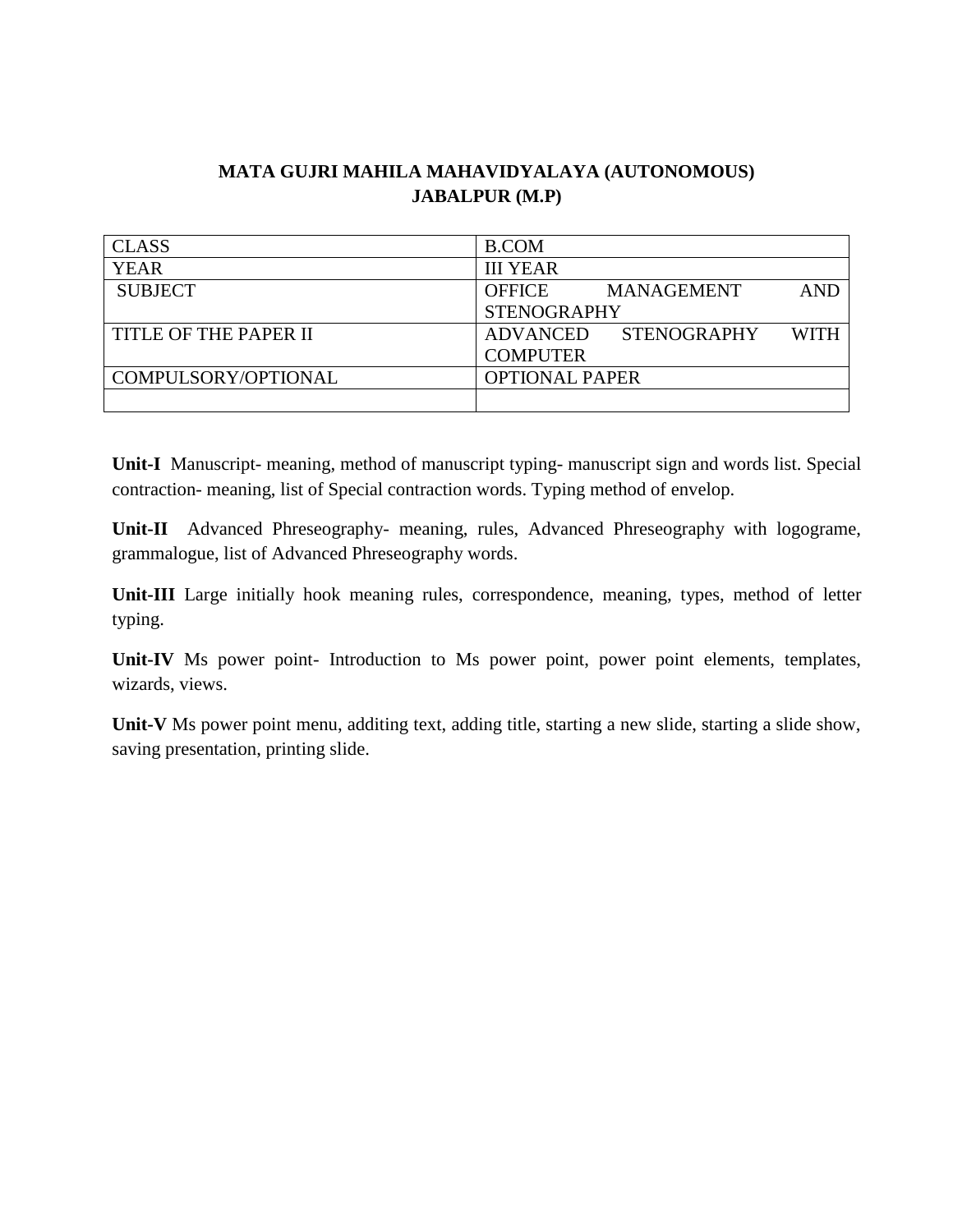| <b>CLASS</b>         | B.COM. III YEAR                                   |
|----------------------|---------------------------------------------------|
| SUBJECT              | TAX PROCEDURE AND PRACTICE                        |
| I TITLE OF THE PAPER | 1. VARIOUS CENTRAL, PROVINCIAL AND<br>LOCAL TAXES |
|                      |                                                   |

**Unit I-** Introduction of Custom Duty-Features, Objects and types, Important Definitions. Procedure for import and export and clearance . Prohibited goods, Notified goods, specified goods, Restricted imports. Function and power of customs officers. Determination of Assessable values for custom, practical problems relating to computation of Assessable value. Calculation of payable customs duty.

**Unit II-** General study of Madhya Pradesh Excise Duty Act. Rates and calculation of duty collected on intoxicants issued from ware house.

**Unit III-** Main provisions of Professional Tax, Persons Covered under Professional Tax, Rates of Professional tax and depositing liability.

**Unit IV**- Types of Assets – Assets Management. Meaning of Ownership process to check the ownership on Asset. Registration of properties, Procedure or registration, Registration Authority, stamp duty on registration, Name transfer after registration Performa of agreement for purchase-Sale of property, Performa of registry of property, Guideline-Meaning importance procedure of determination of guideline, uses of guideline.

**Unit V**- Introduction of Municipal Tax, History , Object and types, Importance, Calculation of Municipal Tax, Practical Difficulties related to Municipal Tax Calculation on the Basis of Area / Zones ), Introduction of Road Tax, History, Importance, Utility of Road Tax , Basis of implication of Road Tax, Information related to income generated from Road Tax and calculation of Road Tax.

**Note-** 60% Numerical and 40% theoretical questions are required in question paper.